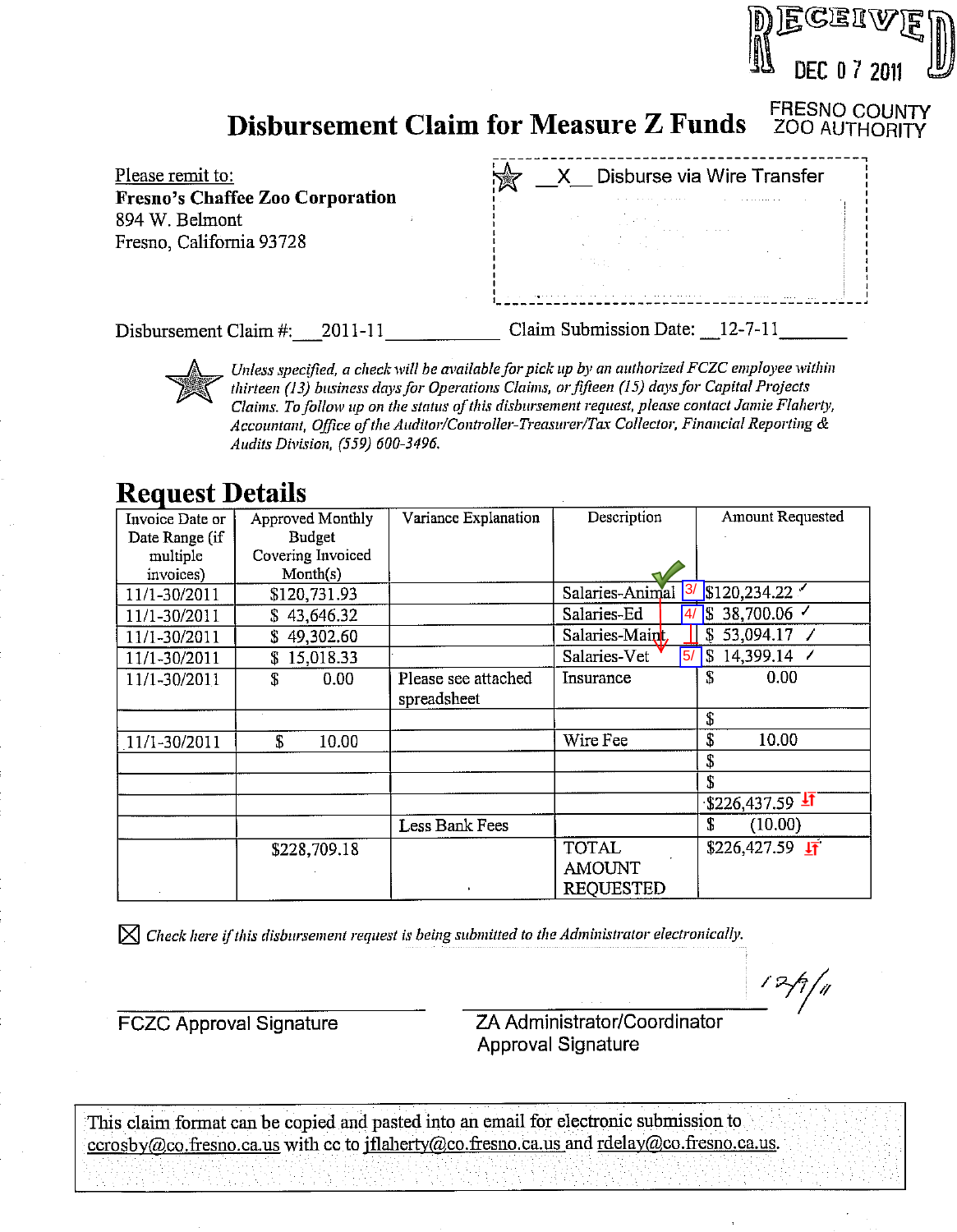#### 12/7/2011 8:37:02AM **Fresno's Chaffee Zoo Corporation** Page 1 **Income Statement**

#### Note: Submission from Zoo Corporation was complete; removed pages that did not relate to Measure Z Operations activity.

|                | November                                                             | November<br><b>Measure Z</b>                                                          | November<br>Actual                                               | <b>YTD</b><br><b>Budget</b>                                      | <b>YTD</b><br><b>Measure Z</b>                                       | <b>YTD</b><br>Actual                                                   |
|----------------|----------------------------------------------------------------------|---------------------------------------------------------------------------------------|------------------------------------------------------------------|------------------------------------------------------------------|----------------------------------------------------------------------|------------------------------------------------------------------------|
|                |                                                                      |                                                                                       |                                                                  |                                                                  |                                                                      |                                                                        |
|                |                                                                      |                                                                                       |                                                                  |                                                                  |                                                                      |                                                                        |
| \$1,472,530.00 | \$56,686.67                                                          | \$0.00                                                                                | \$48,524.55                                                      | \$1,412,533.33                                                   | \$0.00                                                               | \$1,577,005.25                                                         |
| \$25,000.00    | \$1,400.00                                                           | \$0.00                                                                                | \$440.00                                                         | \$22,750.00                                                      | \$0.00                                                               | \$21,178.11                                                            |
| \$50,000.00    | \$0.00                                                               | \$0.00                                                                                | \$0.00                                                           | \$50,000.00                                                      | \$0.00                                                               | \$63,983.90                                                            |
| \$150,935.00   | \$4,781.67                                                           | \$0.00                                                                                | \$5,156.97                                                       | \$146,998.33                                                     | \$0.00                                                               | \$154,848.17                                                           |
| \$168,340.00   | \$6,460.00                                                           | \$0.00                                                                                | \$5,619.41                                                       | \$161,500.00                                                     | \$0.00                                                               | \$212,935.62                                                           |
| \$190,490.00   | \$7,310.00                                                           | \$0.00                                                                                | \$5,712.03                                                       | \$182,750.00                                                     | \$0.00                                                               | \$185,174.88                                                           |
| \$79,740.00    | \$3,060.00                                                           | \$0.00                                                                                | \$2,285.00                                                       | \$76,500.00                                                      | \$0.00                                                               | \$106,088.00                                                           |
| \$635,700.00   | \$16,475.00                                                          | \$0.00                                                                                | \$16,167.45                                                      | \$619,225.00                                                     | \$0.00                                                               | \$77,546.43                                                            |
| \$120,000.00   | \$0.00                                                               | \$0.00                                                                                | \$420.00                                                         | \$120,000.00                                                     | \$0.00                                                               | \$88,158.17                                                            |
| \$242,000.00   | \$16,000.00                                                          | \$0.00                                                                                | \$7,698.63                                                       | \$176,000.00                                                     | \$0.00                                                               | \$141,209.66                                                           |
| \$0.00         | \$0.00                                                               | \$0.00                                                                                | (\$101, 131.17)                                                  | \$0.00                                                           | \$0.00                                                               | $(\$268,911.45)$                                                       |
| \$590,000.00   | \$24,500.00                                                          | \$0.00                                                                                | \$26,766.50                                                      | \$545,000.00                                                     | \$0.00                                                               | \$520,100.45                                                           |
| \$306,000.00   | \$6,000.00                                                           | \$0.00                                                                                | \$4,567.25                                                       | \$257,000.00                                                     | \$0.00                                                               | \$302,346.75                                                           |
| \$155,825.00   | \$2,000.00                                                           | \$0.00                                                                                | \$3,483.00                                                       | \$155,150.00                                                     | \$0.00                                                               | \$165,157.00                                                           |
| \$12,500.00    | \$1,041.64                                                           | \$0.00                                                                                | \$1,064.80                                                       | \$11,458.26                                                      | \$0.00                                                               | \$16,841.71                                                            |
| \$4,199,060.00 | \$145,714.98                                                         | \$0.00                                                                                | \$26,774.42                                                      | \$3,936,864.92                                                   | \$0.00                                                               | \$3,363,662.65                                                         |
|                |                                                                      |                                                                                       |                                                                  |                                                                  |                                                                      | \$0.00                                                                 |
|                |                                                                      |                                                                                       |                                                                  |                                                                  |                                                                      | \$2,068,240.80                                                         |
|                |                                                                      |                                                                                       |                                                                  |                                                                  |                                                                      |                                                                        |
|                |                                                                      |                                                                                       |                                                                  |                                                                  |                                                                      | \$2,534,883.53                                                         |
|                |                                                                      |                                                                                       |                                                                  |                                                                  |                                                                      | \$0.00<br>\$7,966,786.98                                               |
|                | \$0.00<br>\$685,120.00<br>\$3,145,588.00<br>\$0.00<br>\$8,029,768.00 | 2011 Budget Budget<br>\$0.00<br>\$30,010.00<br>\$228,709.18<br>\$0.00<br>\$404,434.16 | \$0.00<br>\$535,629.29<br>\$226,427.59<br>\$0.00<br>\$762,056.88 | \$0.00<br>\$535,629.29<br>\$226,427.59<br>\$0.00<br>\$788,831.30 | \$0.00<br>\$655,110.00<br>\$2,793,095.26<br>\$0.00<br>\$7,385,070.18 | \$0.00<br>\$2,068,240.80<br>\$2,534,883.53<br>\$0.00<br>\$4,603,124.33 |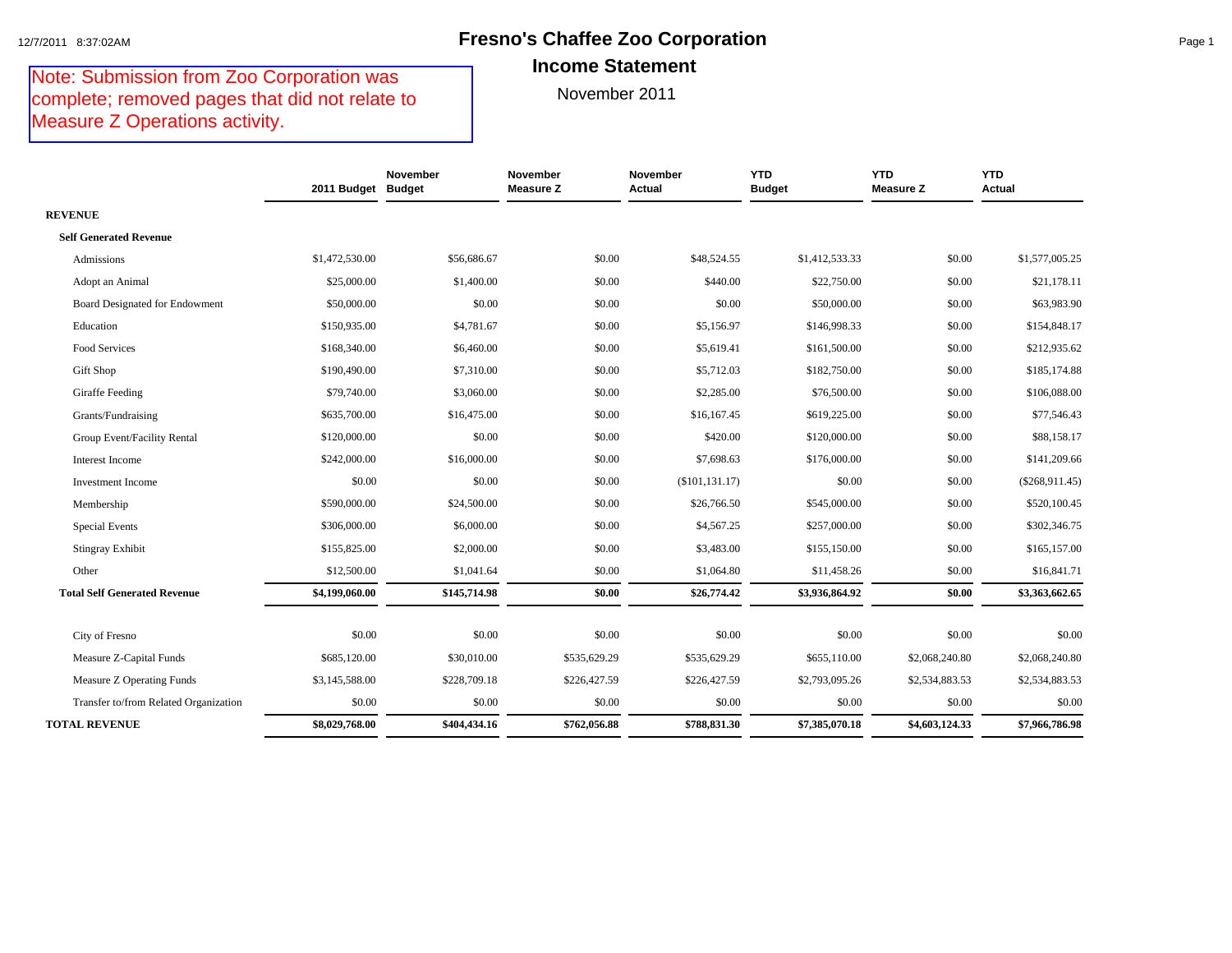# 12/7/2011 8:42:47AM **Fresno's Chaffee Zoo Corporation** Page 9 **Income Statement**

|                                        | 2011 Budget Budget | November     | November<br><b>Measure Z</b> | November<br>Actual | <b>YTD</b><br><b>Budget</b> | <b>YTD</b><br><b>Measure Z</b> | <b>YTD</b><br>Actual |
|----------------------------------------|--------------------|--------------|------------------------------|--------------------|-----------------------------|--------------------------------|----------------------|
| <b>EXPENSES</b>                        |                    |              |                              |                    |                             |                                |                      |
| <b>OPERATING EXPENSES</b>              |                    |              |                              |                    |                             |                                |                      |
| <b>Personnel Expenses</b>              |                    |              |                              |                    |                             |                                |                      |
| Administration                         |                    |              |                              |                    |                             |                                |                      |
| Benefits-General                       | \$0.00             | \$0.00       | \$0.00                       | \$0.00             | \$0.00                      | \$0.00                         | \$0.00               |
| Benefits-Administration                | \$73,000.00        | \$4,745.00   | \$0.00                       | \$6,030.39         | \$68,255.00                 | \$0.00                         | \$44,862.28          |
| Payroll Taxes-General                  | \$0.00             | \$0.00       | \$0.00                       | \$0.00             | \$0.00                      | \$0.00                         | \$0.00               |
| Payroll Taxes-Administration           | \$45,870.00        | \$3,486.12   | \$0.00                       | \$1,755.23         | \$40,136.25                 | \$0.00                         | \$24,669.13          |
| <b>Retirement Contribution-General</b> | \$0.00             | \$0.00       | \$0.00                       | \$0.00             | \$0.00                      | \$0.00                         | \$0.00               |
| Retirement Contribution-Administration | \$12,113.00        | \$920.59     | \$0.00                       | \$705.87           | \$10,598.87                 | \$0.00                         | \$8,083.22           |
| Salaries-General                       | \$0.00             | \$0.00       | \$0.00                       | \$0.00             | \$0.00                      | \$0.00                         | \$81.63              |
| Salaries-Administration                | \$535,866.00       | \$40,725.82  | \$0.00                       | \$33,000.17        | \$468,882.75                | \$0.00                         | \$339,544.26         |
| Workers Comp-General                   | \$0.00             | \$0.00       | \$0.00                       | \$0.00             | \$0.00                      | \$0.00                         | \$0.00               |
| Workers Comp-Administration            | \$4,960.00         | \$413.17     | \$0.00                       | \$198.42           | \$4,546.34                  | \$0.00                         | \$2,066.02           |
| <b>Total Administration</b>            | \$671,809.00       | \$50,290.70  | \$0.00                       | \$41,690.08        | \$592,419.21                | \$0.00                         | \$419,306.54         |
| Animal                                 |                    |              |                              |                    |                             |                                |                      |
| Benefits-Animal                        | \$157,500.00       | \$10,237.50  | $\prime\prime$<br>\$8,998.20 | \$8,998.20         | \$147,262.50                | \$123,526.36                   | \$123,526.36         |
| Payroll Taxes-Animal                   | \$118,164.00       | \$8,980.46   | 9/<br>\$18,847.55            | \$18,847.55        | \$103,393.50                | \$96,268.77                    | \$96,268.77          |
| <b>Retirement Contribution-Animal</b>  | \$29,677.00        | \$2,255.45   | 10/<br>\$1,534.05            | \$1,534.05         | \$25,967.37                 | \$19,515.83                    | \$19,515.83          |
| Salaries-Animal                        | \$1,220,541.00     | \$92,761.12  | \$85,907.41<br>11/           | \$85,907.41        | \$1,067,973.37              | \$955,076.35                   | \$955,076.35         |
| Workers Comp-Animal                    | \$78,000.00        | \$6,497.40   | 13/<br>\$4,947.01            | \$4,947.01         | \$71,494.80                 | \$58,803.12                    | \$58,803.12          |
| <b>Total Animal</b>                    | \$1,603,882.00     | \$120,731.93 | 圷<br>\$120,234.22            | \$120,234.22       | \$1,416,091.54              | \$1,253,190.43                 | \$1,253,190.43       |
| Education                              |                    |              |                              |                    |                             |                                |                      |
| <b>Benefits-Education</b>              | \$60,000.00        | \$3,900.00   | 71<br>\$3,669.09             | \$3,669.09         | \$56,100.00                 | \$48,298.65                    | \$48,298.65          |
| Benefits-Volunteer                     | \$0.00             | \$0.00       | \$0.00                       | \$0.00             | \$0.00                      | \$0.00                         | \$0.00               |
| Payroll Taxes-Education                | \$38,231.00        | \$2,905.56   | 9/<br>\$2,262.44             | \$2,262.44         | \$33,452.12                 | \$30,300.04                    | \$30,300.04          |
| Payroll Taxes-Volunteer                | \$0.00             | \$0.00       | \$0.00                       | \$0.00             | \$0.00                      | \$0.00                         | \$0.00               |
| Retirement Contribution-Education      | \$10,205.00        | \$775.58     | 10,<br>\$666.07              | \$666.07           | \$8,929.37                  | \$7,559.81                     | \$7,559.81           |
| Salaries-Education                     | \$428,124.00       | \$32,537.42  | 12/<br>\$29,929.59           | \$29,929.59        | \$374,608.50                | \$396,705.56                   | \$396,705.56         |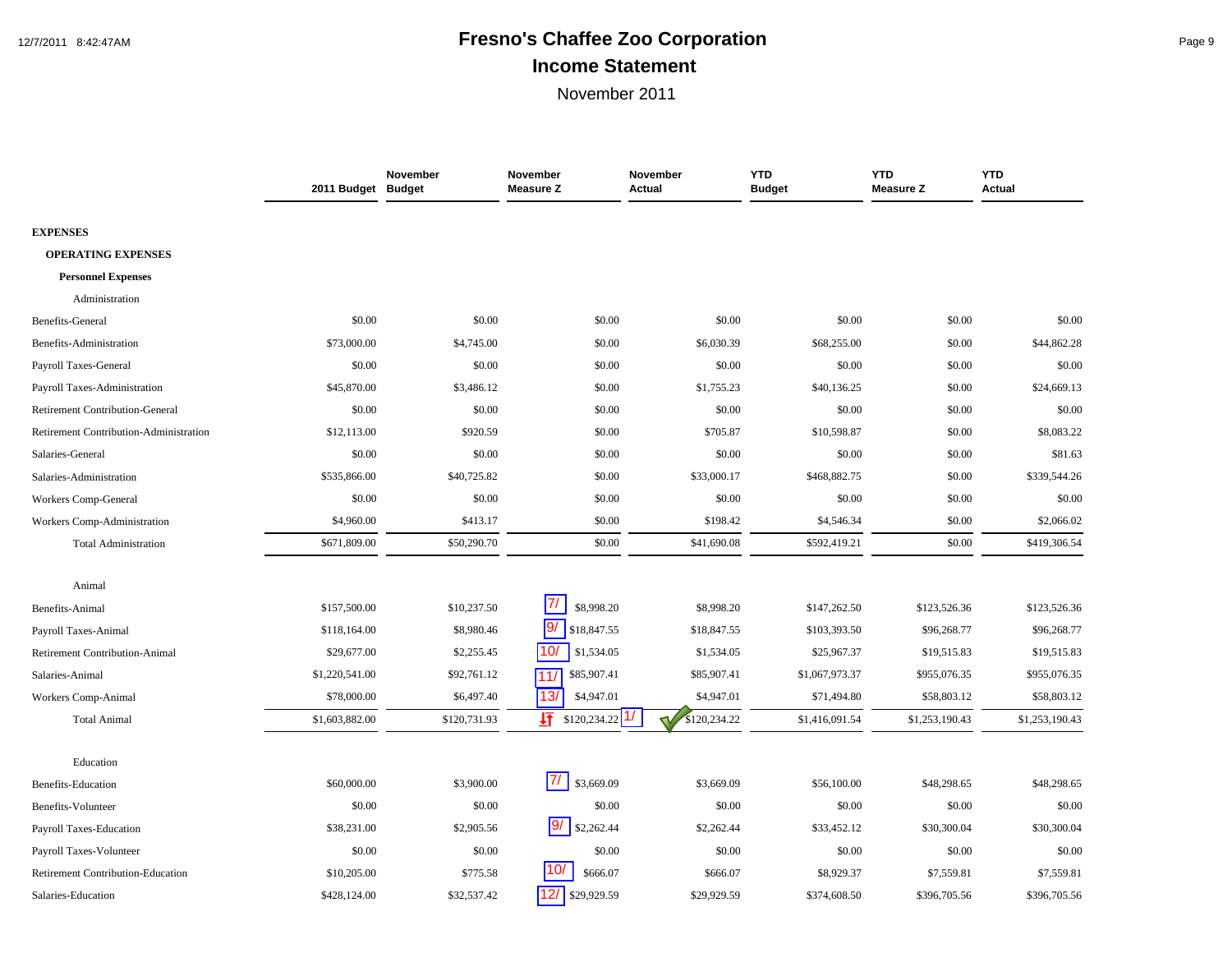# 12/7/2011 8:42:47AM **Fresno's Chaffee Zoo Corporation** Page 10 **Income Statement**

|                                        | 2011 Budget Budget | <b>November</b> | <b>November</b><br><b>Measure Z</b> | <b>November</b><br>Actual    | <b>YTD</b><br><b>Budget</b> | <b>YTD</b><br><b>Measure Z</b> | <b>YTD</b><br><b>Actual</b> |
|----------------------------------------|--------------------|-----------------|-------------------------------------|------------------------------|-----------------------------|--------------------------------|-----------------------------|
| Salaries-Volunteer                     | \$0.00             | \$0.00          | \$0.00                              | \$0.00                       | \$0.00                      | \$0.00                         | \$0.00                      |
| Workers Comp-Education                 | \$42,350.00        | \$3,527.76      | 13/<br>\$2,172.87                   | \$2,172.87                   | \$38,818.01                 | \$29,983.21                    | \$29,983.21                 |
| Workers Comp-Volunteer                 | \$0.00             | \$0.00          | \$0.00                              | \$0.00                       | \$0.00                      | \$0.00                         | \$0.00                      |
| <b>Total Education</b>                 | \$578,910.00       | \$43,646.32     | $\sqrt{17}$ \$38,700.06 $\sqrt{17}$ | \$38,700.06                  | \$511,908.00                | \$512,847.27                   | \$512,847.27                |
|                                        |                    |                 |                                     |                              |                             |                                |                             |
| Maintenance/Horticulture               |                    |                 |                                     |                              |                             |                                |                             |
| Benefits-Maintenance                   | \$77,500.00        | \$5,037.50      | 6/<br>\$6,992.98                    | \$6,992.98                   | \$72,462.50                 | \$54,588.88                    | \$54,588.88                 |
| Benefits-Horticulture                  | \$35,500.00        | \$2,307.50      | \$3,045.21                          | \$3,045.21                   | \$33,192.50                 | \$37,379.42                    | \$37,379.42                 |
| Payroll Taxes-Maintenance              | \$26,775.00        | \$2,034.90      | 8/<br>\$8,391.80                    | \$8,391.80                   | \$23,428.12                 | \$23,840.65                    | \$23,840.65                 |
| Payroll Taxes-Horticulture             | \$16,612.00        | \$1,262.51      | \$1,149.13                          | \$1,149.13                   | \$14,535.47                 | \$13,050.26                    | \$13,050.26                 |
| Retirement Contribution-Maintenance    | \$6,066.00         | \$461.02        | 19/<br>\$124.35                     | \$124.35                     | \$5,307.75                  | \$1,347.48                     | \$1,347.48                  |
| Retirement Contribution-Horticulture   | \$2,703.00         | \$205.43        | 10/<br>\$95.59                      | \$95.59                      | \$2,365.12                  | \$1,069.63                     | \$1,069.63                  |
| Salaries-Maintenance                   | \$264,690.00       | \$20,116.44     | $11/$ \$16,026.58                   | \$16,026.58                  | \$231,603.75                | \$178,780.36                   | \$178,780.36                |
| Salaries-Horticulture                  | \$196,274.00       | \$14,916.82     | \$15,291.33                         | \$15,291.33                  | \$171,739.75                | \$173,258.18                   | \$173,258.18                |
| Workers Comp-Maintenance               | \$22,540.00        | \$1,877.58      | 12/<br>\$1,002.80                   | \$1,002.80                   | \$20,660.16                 | \$11,043.62                    | \$11,043.62                 |
| Workers Comp-Horticulture              | \$13,000.00        | \$1,082.90      | \$974.40                            | \$974.40                     | \$11,915.80                 | \$10,965.98                    | \$10,965.98                 |
| Total Maintenance/Horticulture         | \$661,660.00       | \$49,302.60     | 圩<br>\$53,094.17                    | $\frac{1}{2}$<br>\$53,094.17 | \$587,210.92                | \$505,324.46                   | \$505,324.46                |
| Membership/Development/Marketing       |                    |                 |                                     |                              |                             |                                |                             |
| Benefits-Development                   | \$38,000.00        | \$2,470.00      | \$0.00                              | \$2,659.56                   | \$35,530.00                 | \$0.00                         | \$34,354.60                 |
| Payroll Taxes-Development              | \$25,020.00        | \$1,901.52      | \$0.00                              | \$2,217.95                   | \$21,892.50                 | \$0.00                         | \$18,830.93                 |
| Payroll Taxes-Special Events           | \$0.00             | \$0.00          | \$0.00                              | \$0.00                       | \$0.00                      | \$0.00                         | \$0.00                      |
| Retirement Contribution-Development    | \$6,532.00         | \$496.43        | \$0.00                              | \$302.96                     | \$5,715.47                  | \$0.00                         | \$3,484.15                  |
| Salaries-Development                   | \$333,231.00       | \$25,325.56     | \$0.00                              | \$29,212.48                  | \$291,577.12                | \$0.00                         | \$248,520.84                |
| Salaries-Special Events                | \$0.00             | \$0.00          | \$0.00                              | \$0.00                       | \$0.00                      | \$0.00                         | \$0.00                      |
| Workers Comp-Development               | \$6,250.00         | \$520.63        | \$0.00                              | \$1,051.70                   | \$5,728.75                  | \$0.00                         | \$7,416.04                  |
| Workers Comp-Special Events            | \$0.00             | \$0.00          | \$0.00                              | \$0.00                       | \$0.00                      | \$0.00                         | \$0.00                      |
|                                        | \$409,033.00       | \$30,714.14     | \$0.00                              | \$35,444.65                  | \$360,443.84                | \$0.00                         | \$312,606.56                |
| Total Membership/Development/Marketing |                    |                 |                                     |                              |                             |                                |                             |
| Veterinary                             |                    |                 |                                     |                              |                             |                                |                             |
| <b>Benefits-Veterinary</b>             | \$20,000.00        | \$1,300.00      | \$1,250.86                          | \$1,250.86                   | \$18,700.00                 | \$16,275.75                    | \$16,275.75                 |
| Payroll Taxes-Veterinary               | \$13,343.00        | \$1,014.07      | 9/<br>\$850.84                      | \$850.84                     | \$11,675.12                 | \$9,558.97                     | \$9,558.97                  |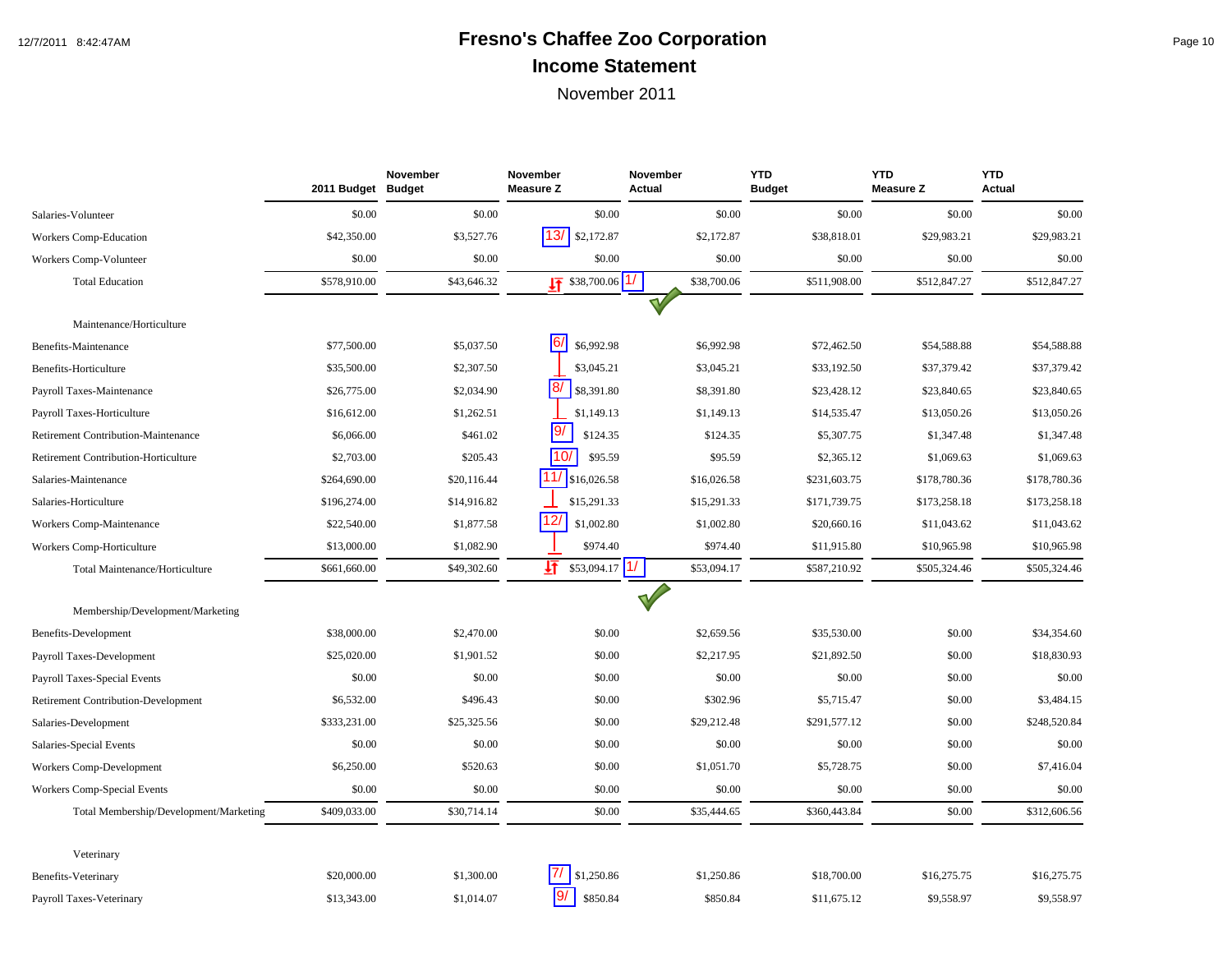# 12/7/2011 8:42:47AM **Fresno's Chaffee Zoo Corporation** Page 11 **Income Statement**

|                                                 | 2011 Budget Budget | November     | November<br><b>Measure Z</b> | November<br>Actual        | <b>YTD</b><br><b>Budget</b> | <b>YTD</b><br><b>Measure Z</b> | <b>YTD</b><br><b>Actual</b> |
|-------------------------------------------------|--------------------|--------------|------------------------------|---------------------------|-----------------------------|--------------------------------|-----------------------------|
| <b>Retirement Contribution-Veterinary</b>       | \$4,231.00         | \$321.56     | 10/<br>\$459.50              | \$459.50                  | \$3,702.12                  | \$3,776.93                     | \$3,776.93                  |
| Salaries-Veterinary                             | \$150,216.00       | \$11,416.42  | 12/<br>\$11,122.23           | \$11,122.23               | \$131,439.00                | \$124,953.96                   | \$124,953.96                |
| Workers Comp-Veterinary                         | \$11,600.00        | \$966.28     | 13/<br>\$715.71              | \$715.71                  | \$10,632.56                 | \$8,047.83                     | \$8,047.83                  |
| <b>Total Veterinary</b>                         | \$199,390.00       | \$15,018.33  | $\sqrt{11}$ \$14,399.14      | $\vert$ 1/<br>\$14,399.14 | \$176,148.80                | \$162,613.44                   | \$162,613.44                |
|                                                 |                    |              |                              | $\mathbf v$               |                             |                                |                             |
| <b>Visitor Services</b>                         |                    |              |                              |                           |                             |                                |                             |
| Benefits-Security                               | \$23,500.00        | \$1,527.50   | \$0.00                       | \$1,377.94                | \$21,972.50                 | \$0.00                         | \$19,133.15                 |
| <b>Benefits-Visitor Services</b>                | \$19,000.00        | \$1,235.00   | \$0.00                       | \$1,096.01                | \$17,765.00                 | \$0.00                         | \$15,060.07                 |
| Payroll Taxes-Security                          | \$17,360.00        | \$1,336.72   | \$0.00                       | \$981.63                  | \$14,842.80                 | \$0.00                         | \$11,014.36                 |
| <b>Payroll Taxes-Visitor Services</b>           | \$19,867.00        | \$1,390.69   | \$0.00                       | \$1,098.36                | \$17,016.06                 | \$0.00                         | \$17,347.63                 |
| <b>Retirement Contribution-Security</b>         | \$3,503.00         | \$269.73     | \$0.00                       | \$161.04                  | \$2,995.06                  | \$0.00                         | \$1,851.97                  |
| <b>Retirement Contribution-Visitor Services</b> | \$3,464.00         | \$263.26     | \$0.00                       | \$273.84                  | \$3,031.00                  | \$0.00                         | \$3,136.67                  |
| Salaries-Security                               | \$182,405.00       | \$14,045.19  | \$0.00                       | \$12,941.71               | \$155,956.27                | \$0.00                         | \$145,161.18                |
| Salaries-Visitor Services                       | \$205,320.00       | \$14,372.40  | \$0.00                       | \$14,009.61               | \$175,856.58                | \$0.00                         | \$175,303.57                |
| Workers Comp-Security                           | \$12,500.00        | \$1,041.25   | \$0.00                       | \$816.90                  | \$11,457.50                 | \$0.00                         | \$9,215.29                  |
| Workers Comp-Visitor Services                   | \$13,600.00        | \$1,132.88   | \$0.00                       | \$886.44                  | \$12,465.76                 | \$0.00                         | \$11,116.94                 |
| Total                                           | \$500,519.00       | \$36,614.62  | \$0.00                       | \$33,643.48               | \$433,358.53                | \$0.00                         | \$408,340.83                |
| <b>Total Personnel Expenses</b>                 | \$4,625,203.00     | \$346,318.64 | $\frac{1}{21}$ \$226,427.59  | \$337,205.80              | \$4,077,580.84              | \$2,433,975.60                 | \$3,574,229.53              |
| <b>Other Expenses</b>                           |                    |              |                              |                           |                             |                                |                             |
| Advertising                                     |                    |              |                              |                           |                             |                                |                             |
| Advertising                                     | \$0.00             | \$0.00       | \$0.00                       | \$0.00                    | \$0.00                      | \$0.00                         | \$0.00                      |
| Advertising-Marketing                           | \$288,250.00       | \$24,020.84  | \$0.00                       | \$13,880.49               | \$264,229.16                | \$0.00                         | \$246,047.09                |
| Advertising-Development                         | \$0.00             | \$0.00       | \$0.00                       | \$0.00                    | \$0.00                      | \$0.00                         | \$0.00                      |
| <b>Advertising-Special Events</b>               | \$7,000.00         | \$125.00     | \$0.00                       | \$0.00                    | \$6,875.00                  | \$0.00                         | \$1,814.50                  |
| Advertising-Education                           | \$2,000.00         | \$0.00       | \$0.00                       | \$0.00                    | \$2,000.00                  | \$0.00                         | \$2,079.50                  |
| Advertising-Visitor Services                    | \$0.00             | \$0.00       | \$0.00                       | \$0.00                    | \$0.00                      | \$0.00                         | \$0.00                      |
| Advertising-Administration                      | \$0.00             | \$0.00       | \$0.00                       | \$0.00                    | \$0.00                      | \$0.00                         | \$0.00                      |
| Advertising-Information Technology              | \$0.00             | \$0.00       | \$0.00                       | \$0.00                    | \$0.00                      | \$0.00                         | \$0.00                      |
| <b>Total Advertising</b>                        | \$297,250.00       | \$24,145.84  | \$0.00                       | \$13,880.49               | \$273,104.16                | \$0.00                         | \$249,941.09                |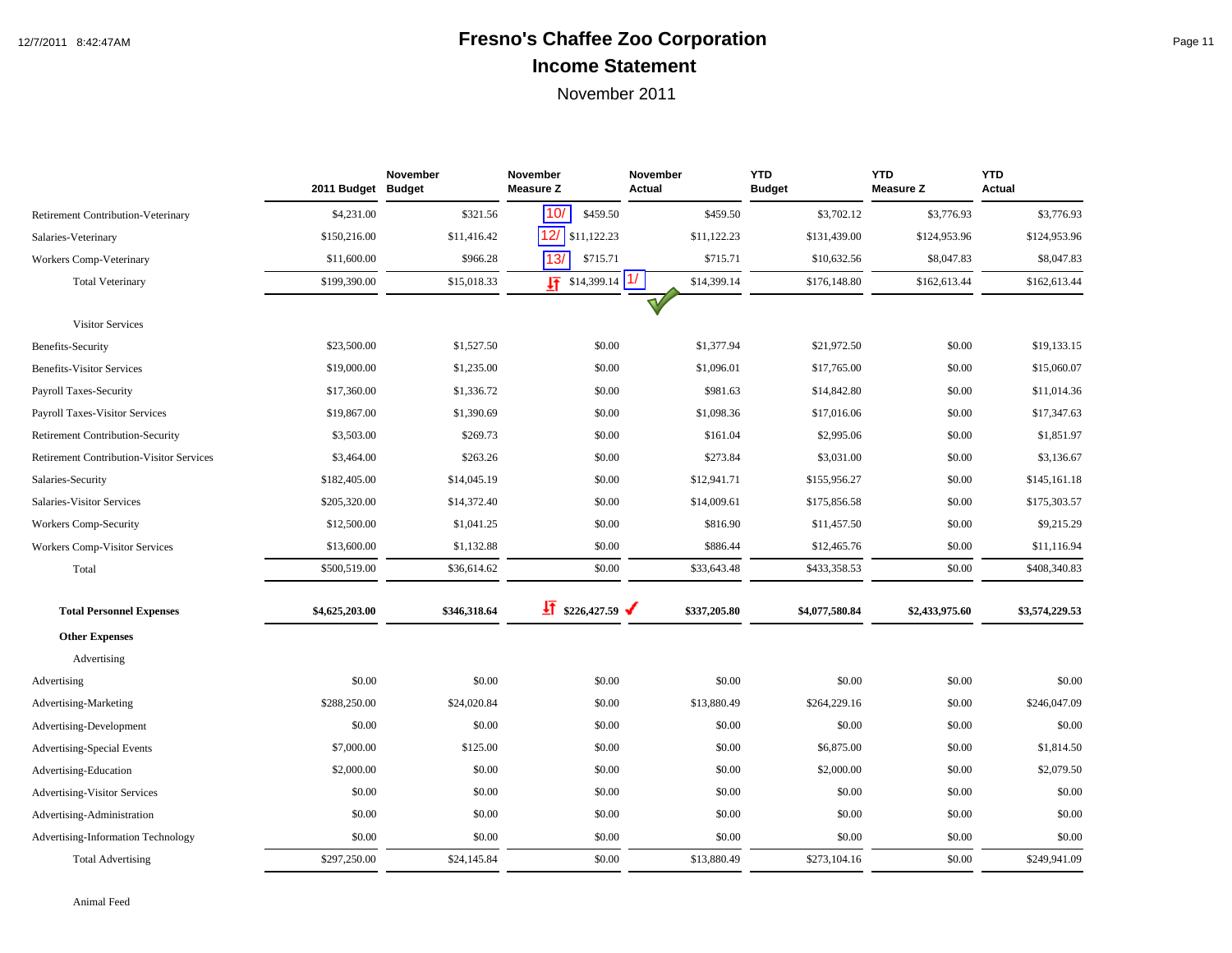# 12/7/2011 8:30:29AM **Fresno's Chaffee Zoo Corporation** Page 1 **General Ledger Report**

| Date            | Trans.                            | Journal                                        | Reference                                    |                                  | <b>Debit Amount</b>      | <b>Credit Amount</b>               | <b>Balance</b>           |
|-----------------|-----------------------------------|------------------------------------------------|----------------------------------------------|----------------------------------|--------------------------|------------------------------------|--------------------------|
| 1-5014-13       |                                   |                                                |                                              |                                  |                          |                                    |                          |
| <b>Account:</b> |                                   | 1-5014-13 (Bank Fees-Measure Z-Administration) |                                              |                                  |                          |                                    |                          |
| 11/1/2011       |                                   |                                                |                                              | <b>Account Beginning Balance</b> |                          |                                    | \$120.00                 |
| 11/8/2011       | 6620-33                           | Journal Entry                                  | Measure Z Capital Claim 2011-2C Wire Fee     |                                  | \$10.00                  |                                    |                          |
| 11/21/2011      | 6620-59                           | Journal Entry                                  | Measure Z Capital Claim 2011-3C Wire Fee     |                                  | \$10.00                  |                                    |                          |
|                 |                                   |                                                |                                              | <b>Account Subtotals</b>         | \$20.00                  | \$0.00                             |                          |
| 11/30/2011      |                                   |                                                |                                              | Account Net Change               |                          |                                    | \$20.00                  |
|                 |                                   |                                                |                                              |                                  |                          |                                    |                          |
| 11/30/2011      |                                   |                                                |                                              | <b>Account Ending Balance</b>    |                          |                                    | \$140.00                 |
| 1-5080-01       |                                   |                                                |                                              |                                  |                          |                                    |                          |
| <b>Account:</b> | 1-5080-01 (Benefits-Maintenance)  |                                                |                                              |                                  |                          |                                    |                          |
| 11/1/2011       |                                   |                                                |                                              | <b>Account Beginning Balance</b> |                          |                                    | \$47,595.90              |
| 11/1/2011       | 6546-6                            | Journal Entry                                  | Anthem Blue Cross-Nov Health Ins Premium     |                                  | \$8,152.00               |                                    |                          |
| 11/1/2011       | 6565-6                            | Journal Entry                                  | Principal Financial-Nov Life, LTD, & Dental  |                                  | \$577.79                 |                                    |                          |
| 11/1/2011       | 6587-6                            | Journal Entry                                  | <b>VSP-Nov Vision Premium</b>                |                                  | \$115.81                 |                                    |                          |
| 11/4/2011       | 6621-18                           | Payroll                                        | <b>Employee Dependent Insurance Payments</b> |                                  |                          | \$190.00                           |                          |
| 11/4/2011       | 6621-25                           | Payroll                                        | Voluntary Life Insurance Payments            |                                  |                          | \$16.06                            |                          |
| 11/17/2011      | 6657-7                            | Cash Receipts                                  | <b>G</b> Hoffhous-Ins Pmt                    |                                  |                          | \$135.00                           |                          |
| 11/18/2011      | 6635-18                           | Payroll                                        | Employee Dependent Insurance Payments        |                                  |                          | \$257.50                           |                          |
| 11/18/2011      | 6635-25                           | Payroll                                        | Voluntary Life Insurance Payments            |                                  |                          | \$16.06                            |                          |
| 11/30/2011      | 6670-4                            | Cash Receipts                                  | D Tankersley Ins Pmt                         |                                  |                          | \$1,238.00                         |                          |
|                 |                                   |                                                |                                              | <b>Account Subtotals</b>         | $$8,845.60 \downarrow T$ | $$1,852.62$ $\downarrow$ 1         |                          |
| 11/30/2011      |                                   |                                                |                                              | Account Net Change               |                          |                                    | $\frac{H}{H}$ \$6,992.98 |
| 11/30/2011      |                                   |                                                |                                              | <b>Account Ending Balance</b>    |                          |                                    | \$54,588.88              |
| 1-5080-02       |                                   |                                                |                                              |                                  |                          |                                    |                          |
| <b>Account:</b> | 1-5080-02 (Benefits-Horticulture) |                                                |                                              |                                  |                          |                                    |                          |
|                 |                                   |                                                |                                              |                                  |                          |                                    |                          |
| 11/1/2011       |                                   |                                                |                                              | <b>Account Beginning Balance</b> |                          |                                    | \$34,334.21              |
| 11/1/2011       | 6546-7                            | Journal Entry                                  | Anthem Blue Cross-Nov Health Ins Premium     |                                  | \$2,767.00               |                                    |                          |
| 11/1/2011       | 6565-7                            | Journal Entry                                  | Principal Financial-Nov Life, LTD, & Dental  |                                  | \$483.34                 |                                    |                          |
| 11/1/2011       | 6587-7                            | Journal Entry                                  | VSP-Nov Vision Premium                       |                                  | \$64.87                  |                                    |                          |
| 11/4/2011       | 6621-21                           | Payroll                                        | Employee Dependent Insurance Payments        |                                  |                          | \$135.00                           |                          |
| 11/18/2011      | 6635-21                           | Payroll                                        | <b>Employee Dependent Insurance Payments</b> | <b>Account Subtotals</b>         | $\sqrt{15}$ \$3,315.21   | \$135.00<br>$\frac{1}{2}$ \$270.00 |                          |
|                 |                                   |                                                |                                              |                                  |                          |                                    |                          |
| 11/30/2011      |                                   |                                                |                                              | <b>Account Net Change</b>        |                          |                                    | 런<br>\$3,045.21          |
| 11/30/2011      |                                   |                                                |                                              | <b>Account Ending Balance</b>    |                          |                                    | \$37,379.42              |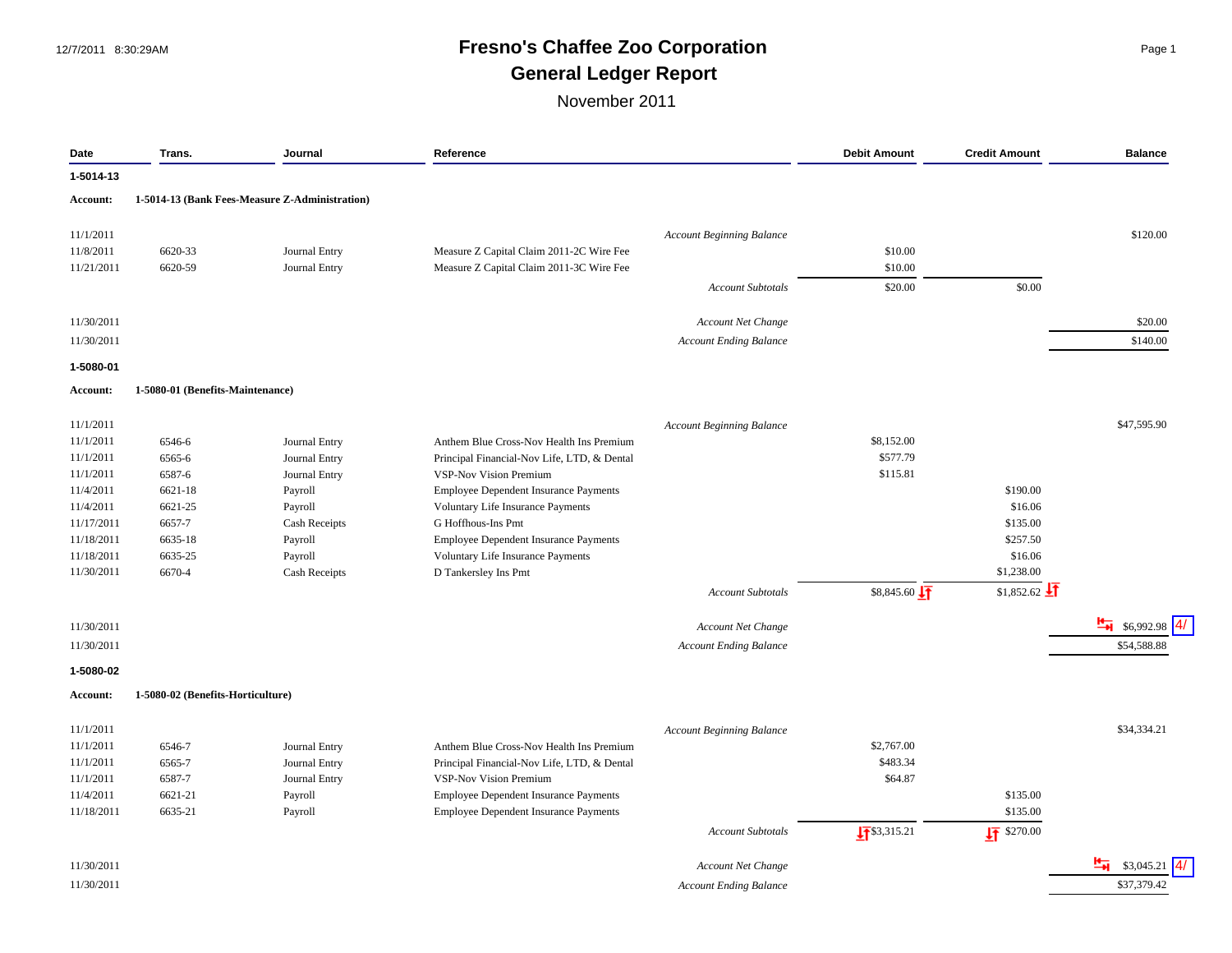### 12/7/2011 8:30:29AM **Fresno's Chaffee Zoo Corporation** Page 2 **General Ledger Report**

| Date       | Trans.                          | Journal       | Reference                                    |                                  | <b>Debit Amount</b>      | <b>Credit Amount</b>   | <b>Balance</b>           |
|------------|---------------------------------|---------------|----------------------------------------------|----------------------------------|--------------------------|------------------------|--------------------------|
| 1-5080-03  |                                 |               |                                              |                                  |                          |                        |                          |
| Account:   | 1-5080-03 (Benefits-Animal)     |               |                                              |                                  |                          |                        |                          |
|            |                                 |               |                                              |                                  |                          |                        |                          |
| 11/1/2011  |                                 |               |                                              | <b>Account Beginning Balance</b> |                          |                        | \$114,528.16             |
| 11/1/2011  | 6546-1                          | Journal Entry | Anthem Blue Cross-Nov Health Ins Premium     |                                  | \$7,572.00               |                        |                          |
| 11/1/2011  | 6565-1                          | Journal Entry | Principal Financial-Nov Life, LTD, & Dental  |                                  | \$1,832.30               |                        |                          |
| 11/1/2011  | 6587-1                          | Journal Entry | <b>VSP-Nov Vision Premium</b>                |                                  | \$294.46                 |                        |                          |
| 11/4/2011  | 6621-17                         | Payroll       | <b>Employee Dependent Insurance Payments</b> |                                  |                          | \$174.93               |                          |
| 11/4/2011  | 6621-24                         | Payroll       | Voluntary Life Insurance Payments            |                                  |                          | \$92.86                |                          |
| 11/18/2011 | 6635-17                         | Payroll       | Employee Dependent Insurance Payments        |                                  |                          | \$339.92               |                          |
| 11/18/2011 | 6635-24                         | Payroll       | Voluntary Life Insurance Payments            |                                  |                          | \$92.85                |                          |
|            |                                 |               |                                              | <b>Account Subtotals</b>         | $\sqrt{11}$ \$9,698.76   | $\frac{1}{2}$ \$700.56 |                          |
| 11/30/2011 |                                 |               |                                              | Account Net Change               |                          |                        | $\frac{1}{2}$ \$8,998.20 |
| 11/30/2011 |                                 |               |                                              | <b>Account Ending Balance</b>    |                          |                        | \$123,526.36             |
| 1-5080-08  |                                 |               |                                              |                                  |                          |                        |                          |
| Account:   | 1-5080-08 (Benefits-Education)  |               |                                              |                                  |                          |                        |                          |
|            |                                 |               |                                              |                                  |                          |                        |                          |
| 11/1/2011  |                                 |               |                                              | <b>Account Beginning Balance</b> |                          |                        | \$44,629.56              |
| 11/1/2011  | 6546-3                          | Journal Entry | Anthem Blue Cross-Nov Health Ins Premium     |                                  | \$3,451.00               |                        |                          |
| 11/1/2011  | 6565-3                          | Journal Entry | Principal Financial-Nov Life, LTD, & Dental  |                                  | \$510.52                 |                        |                          |
| 11/1/2011  | 6587-3                          | Journal Entry | <b>VSP-Nov Vision Premium</b>                |                                  | \$87.96                  |                        |                          |
| 11/4/2011  | 6621-16                         | Payroll       | Employee Dependent Insurance Payments        |                                  |                          | \$177.50               |                          |
| 11/4/2011  | 6621-23                         | Payroll       | Voluntary Life Insurance Payments            |                                  |                          | \$12.70                |                          |
| 11/18/2011 | 6635-16                         | Payroll       | Employee Dependent Insurance Payments        |                                  |                          | \$177.50               |                          |
| 11/18/2011 | 6635-23                         | Payroll       | Voluntary Life Insurance Payments            |                                  |                          | \$12.69                |                          |
|            |                                 |               |                                              | <b>Account Subtotals</b>         | $\frac{1}{2}$ \$4,049.48 | $\sqrt{11}$ \$380.39   |                          |
| 11/30/2011 |                                 |               |                                              | <b>Account Net Change</b>        |                          |                        | 부<br>\$3,669.09          |
| 11/30/2011 |                                 |               |                                              | <b>Account Ending Balance</b>    |                          |                        | \$48,298.65              |
| 1-5080-10  |                                 |               |                                              |                                  |                          |                        |                          |
| Account:   | 1-5080-10 (Benefits-Veterinary) |               |                                              |                                  |                          |                        |                          |
|            |                                 |               |                                              |                                  |                          |                        | \$15,024.89              |
| 11/1/2011  |                                 |               |                                              | <b>Account Beginning Balance</b> |                          |                        |                          |
| 11/1/2011  | 6546-5                          | Journal Entry | Anthem Blue Cross-Nov Health Ins Premium     |                                  | \$1,055.00               |                        |                          |
| 11/1/2011  | 6565-5                          | Journal Entry | Principal Financial-Nov Life, LTD, & Dental  |                                  | \$176.84                 |                        |                          |
| 11/1/2011  | 6587-4                          | Journal Entry | <b>VSP-Nov Vision Premium</b>                |                                  | \$19.02                  |                        |                          |
|            |                                 |               |                                              | <b>Account Subtotals</b>         | $\sqrt{11}$ \$1,250.86   | \$0.00                 |                          |
| 11/30/2011 |                                 |               |                                              | <b>Account Net Change</b>        |                          |                        | $$1,250.86$ 4/           |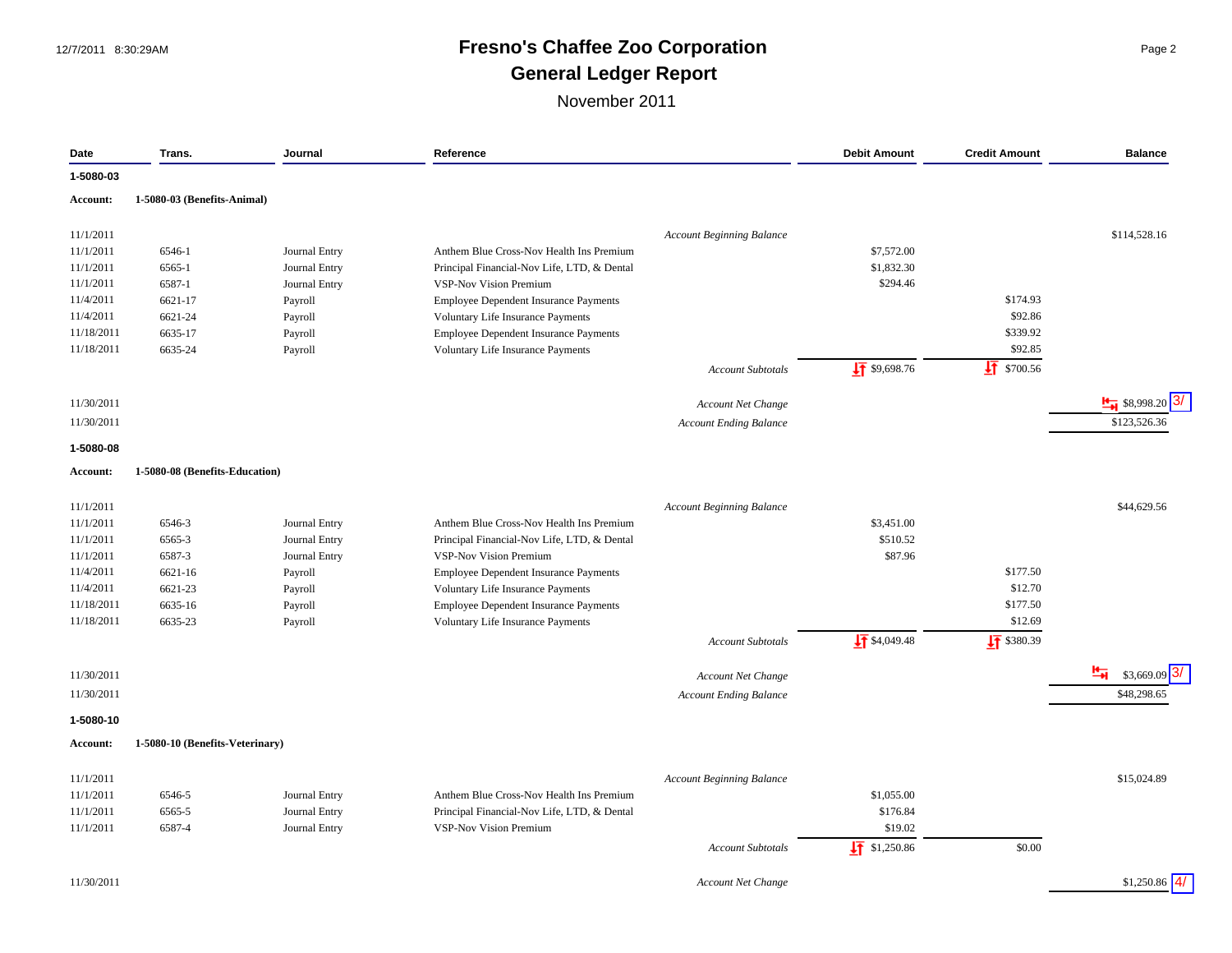### 12/7/2011 8:30:29AM **Fresno's Chaffee Zoo Corporation** Page 3 **General Ledger Report**

| Date            | Trans.                                 | Journal          | Reference                                                   | <b>Debit Amount</b>      | <b>Credit Amount</b> | <b>Balance</b> |
|-----------------|----------------------------------------|------------------|-------------------------------------------------------------|--------------------------|----------------------|----------------|
| Account:        | 1-5080-10 (Benefits-Veterinary)        |                  |                                                             |                          |                      |                |
| 11/30/2011      |                                        |                  | <b>Account Ending Balance</b>                               |                          |                      | \$16,275.75    |
| 1-5098-00       |                                        |                  |                                                             |                          |                      |                |
| Account:        | 1-5098-00 (Liability Insurance)        |                  | Already claimed full budget for liability insurance         |                          |                      |                |
| 11/1/2011       |                                        |                  | <b>Account Beginning Balance</b>                            |                          |                      | \$123,019.79   |
| 11/1/2011       | 6604-3                                 | Journal Entry    | <b>AON Risk Ins-Commercial Pkg</b>                          | \$7,091.46               |                      |                |
| 11/1/2011       | 6604-5                                 | Journal Entry    | AON Risk Ins-Excess Liability Coverage                      | \$2,184.75               |                      |                |
| 11/17/2011      | 6657-3                                 | Cash Receipts    | AON-Deletion of 1974 Ford & 1986 Chevy Truck                |                          | \$889.00             |                |
|                 |                                        |                  | Account Subtotals                                           | \$9,276.21               | \$889.00             |                |
| 11/30/2011      |                                        |                  | Account Net Change                                          |                          |                      | \$8,387.21     |
| 11/30/2011      |                                        |                  | <b>Account Ending Balance</b>                               |                          |                      | \$131,407.00   |
| 1-5131-01       |                                        |                  |                                                             |                          |                      |                |
| <b>Account:</b> | 1-5131-01 (Payroll Taxes-Maintenance)  |                  |                                                             |                          |                      |                |
| 11/1/2011       |                                        |                  | <b>Account Beginning Balance</b>                            |                          |                      | \$15,448.85    |
| 11/4/2011       | 6621-80                                | Payroll          | Payroll Taxes                                               | \$617.84                 |                      |                |
| 11/8/2011       | 6623-100                               | Accounts Payable | Employment Development Departm-Unemployment Insurance Reimb | \$7,200.00               |                      |                |
| 11/18/2011      | 6635-75                                | Payroll          | Payroll Taxes                                               | \$573.96                 |                      |                |
|                 |                                        |                  | Account Subtotals                                           | $\sqrt{11}$ \$8,391.80   | \$0.00               |                |
| 11/30/2011      |                                        |                  | Account Net Change                                          |                          |                      | \$8,391.80     |
| 11/30/2011      |                                        |                  | <b>Account Ending Balance</b>                               |                          |                      | \$23,840.65    |
| 1-5131-02       |                                        |                  |                                                             |                          |                      |                |
| <b>Account:</b> | 1-5131-02 (Payroll Taxes-Horticulture) |                  |                                                             |                          |                      |                |
| 11/1/2011       |                                        |                  | <b>Account Beginning Balance</b>                            |                          |                      | \$11,901.13    |
| 11/4/2011       | 6621-85                                | Payroll          | Payroll Taxes                                               | \$576.06                 |                      |                |
| 11/18/2011      | 6635-80                                | Payroll          | Payroll Taxes                                               | \$573.07                 |                      |                |
|                 |                                        |                  | <b>Account Subtotals</b>                                    | $\frac{1}{2}$ \$1,149.13 | \$0.00               |                |
| 11/30/2011      |                                        |                  | Account Net Change                                          |                          |                      | \$1,149.13     |
| 11/30/2011      |                                        |                  | <b>Account Ending Balance</b>                               |                          |                      | \$13,050.26    |
| 1-5131-03       |                                        |                  |                                                             |                          |                      |                |
| <b>Account:</b> | 1-5131-03 (Payroll Taxes-Animal)       |                  |                                                             |                          |                      |                |
| 11/1/2011       |                                        |                  | <b>Account Beginning Balance</b>                            |                          |                      | \$77,421.22    |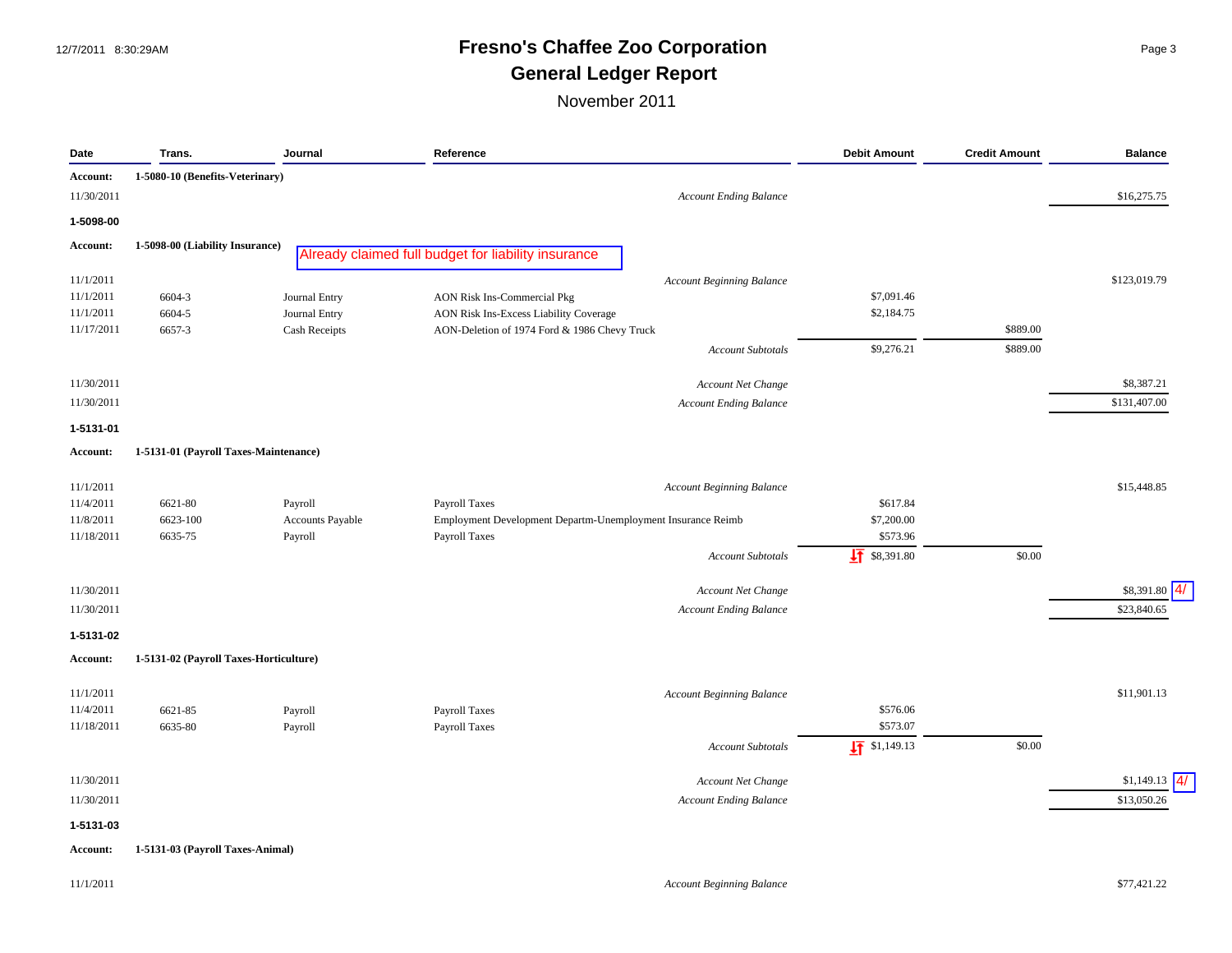## 12/7/2011 8:30:29AM **Fresno's Chaffee Zoo Corporation** Page 4 **General Ledger Report**

| Date       | Trans.                               | Journal                                         | Reference                                                   | <b>Debit Amount</b>       | <b>Credit Amount</b> | <b>Balance</b>               |
|------------|--------------------------------------|-------------------------------------------------|-------------------------------------------------------------|---------------------------|----------------------|------------------------------|
| Account:   | 1-5131-03 (Payroll Taxes-Animal)     |                                                 |                                                             |                           |                      |                              |
| 11/4/2011  | 6621-78                              | Payroll                                         | Payroll Taxes                                               | \$3,283.92                |                      |                              |
| 11/8/2011  | 6623-102                             | Accounts Payable                                | Employment Development Departm-Unemployment Insurance Reimb | \$12,315.00               |                      |                              |
| 11/18/2011 | 6635-73                              | Payroll                                         | <b>Payroll Taxes</b>                                        | \$3,248.63                |                      |                              |
|            |                                      |                                                 | <b>Account Subtotals</b>                                    | $\frac{1}{2}$ \$18,847.55 | \$0.00               |                              |
|            |                                      |                                                 |                                                             |                           |                      |                              |
| 11/30/2011 |                                      |                                                 | Account Net Change                                          |                           |                      | 3/<br>\$18,847.55            |
| 11/30/2011 |                                      |                                                 | <b>Account Ending Balance</b>                               |                           |                      | \$96,268.77                  |
| 1-5131-08  |                                      |                                                 |                                                             |                           |                      |                              |
| Account:   | 1-5131-08 (Payroll Taxes-Education)  |                                                 |                                                             |                           |                      |                              |
|            |                                      |                                                 |                                                             |                           |                      |                              |
| 11/1/2011  |                                      |                                                 | <b>Account Beginning Balance</b>                            |                           |                      | \$28,037.60                  |
| 11/4/2011  | 6621-77                              | Payroll                                         | Payroll Taxes                                               | \$807.08                  |                      |                              |
| 11/4/2011  | 6621-84                              | Payroll                                         | Payroll Taxes                                               | \$357.97                  |                      |                              |
| 11/18/2011 | 6635-72                              | Payroll                                         | Payroll Taxes                                               | \$781.47                  |                      |                              |
| 11/18/2011 | 6635-79                              | Payroll                                         | Payroll Taxes                                               | \$315.92                  |                      |                              |
|            |                                      |                                                 | <b>Account Subtotals</b>                                    | 圷<br>\$2,262.44           | \$0.00               |                              |
| 11/30/2011 |                                      |                                                 | Account Net Change                                          |                           |                      | \$2,262.44                   |
| 11/30/2011 |                                      |                                                 | Account Ending Balance                                      |                           |                      | \$30,300.04                  |
| 1-5131-10  |                                      |                                                 |                                                             |                           |                      |                              |
| Account:   | 1-5131-10 (Payroll Taxes-Veterinary) |                                                 |                                                             |                           |                      |                              |
|            |                                      |                                                 |                                                             |                           |                      |                              |
| 11/1/2011  |                                      |                                                 | Account Beginning Balance                                   |                           |                      | \$8,708.13                   |
| 11/4/2011  | 6621-79                              | Payroll                                         | <b>Payroll Taxes</b>                                        | \$425.36                  |                      |                              |
| 11/18/2011 | 6635-74                              | Payroll                                         | Payroll Taxes                                               | \$425.48                  |                      |                              |
|            |                                      |                                                 | <b>Account Subtotals</b>                                    | $\sqrt{4}$ \$850.84       | \$0.00               |                              |
| 11/30/2011 |                                      |                                                 | Account Net Change                                          |                           |                      | $\vert 4 \vert$<br>\$850.84  |
|            |                                      |                                                 |                                                             |                           |                      |                              |
| 11/30/2011 |                                      |                                                 | <b>Account Ending Balance</b>                               |                           |                      | \$9,558.97                   |
| 1-5153-01  |                                      |                                                 |                                                             |                           |                      |                              |
| Account:   |                                      | 1-5153-01 (Retirement Contribution-Maintenance) |                                                             |                           |                      |                              |
| 11/1/2011  |                                      |                                                 | <b>Account Beginning Balance</b>                            |                           |                      | \$1,223.13                   |
| 11/18/2011 | 6639-4                               | Cash Disbursement                               | 401(k) Matching November 2011                               | \$124.35                  |                      |                              |
|            |                                      |                                                 | <b>Account Subtotals</b>                                    | \$124.35                  | \$0.00               |                              |
| 11/30/2011 |                                      |                                                 | <b>Account Net Change</b>                                   |                           |                      | $\left 4\right $<br>\$124.35 |
| 11/30/2011 |                                      |                                                 | <b>Account Ending Balance</b>                               |                           |                      | \$1,347.48                   |
|            |                                      |                                                 |                                                             |                           |                      |                              |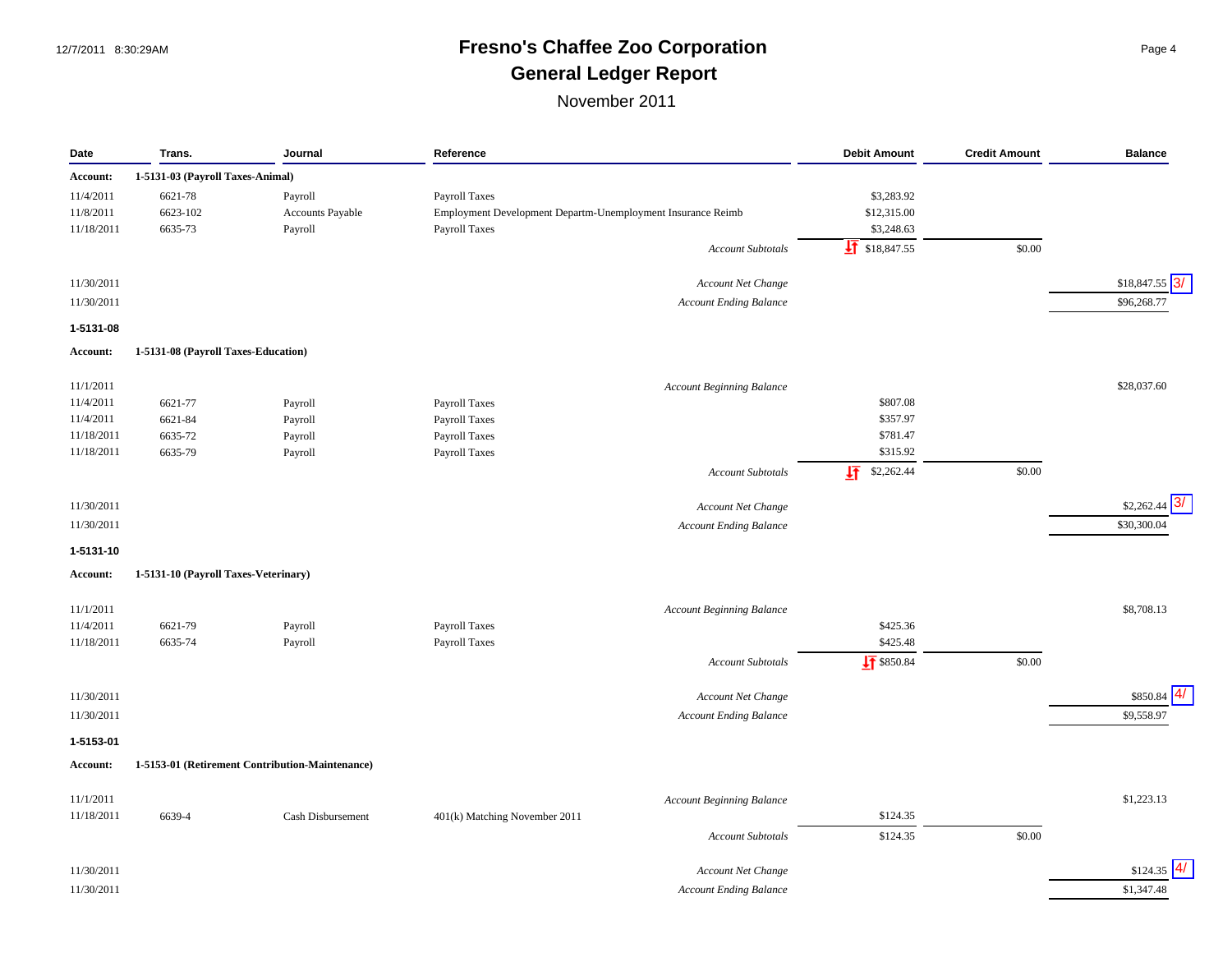## 12/7/2011 8:30:29AM **Fresno's Chaffee Zoo Corporation** Page 5 **General Ledger Report**

November 2011

| Date       | Trans. | Journal                                          | Reference                     |                                  | <b>Debit Amount</b> | <b>Credit Amount</b> | <b>Balance</b>   |
|------------|--------|--------------------------------------------------|-------------------------------|----------------------------------|---------------------|----------------------|------------------|
| 1-5153-02  |        |                                                  |                               |                                  |                     |                      |                  |
| Account:   |        | 1-5153-02 (Retirement Contribution-Horticulture) |                               |                                  |                     |                      |                  |
| 11/1/2011  |        |                                                  |                               | <b>Account Beginning Balance</b> |                     |                      | \$974.04         |
| 11/18/2011 | 6639-5 | Cash Disbursement                                | 401(k) Matching November 2011 |                                  | \$95.59             |                      |                  |
|            |        |                                                  |                               | <b>Account Subtotals</b>         | \$95.59             | \$0.00               |                  |
| 11/30/2011 |        |                                                  |                               | Account Net Change               |                     |                      | 4/<br>\$95.59    |
| 11/30/2011 |        |                                                  |                               | <b>Account Ending Balance</b>    |                     |                      | \$1,069.63       |
| 1-5153-03  |        |                                                  |                               |                                  |                     |                      |                  |
| Account:   |        | 1-5153-03 (Retirement Contribution-Animal)       |                               |                                  |                     |                      |                  |
| 11/1/2011  |        |                                                  |                               | <b>Account Beginning Balance</b> |                     |                      | \$17,981.78      |
| 11/18/2011 | 6639-1 | Cash Disbursement                                | 401(k) Matching November 2011 |                                  | \$1,534.05          |                      |                  |
|            |        |                                                  |                               | <b>Account Subtotals</b>         | \$1,534.05          | \$0.00               |                  |
| 11/30/2011 |        |                                                  |                               | Account Net Change               |                     |                      | 3/<br>\$1,534.05 |
| 11/30/2011 |        |                                                  |                               | <b>Account Ending Balance</b>    |                     |                      | \$19,515.83      |
| 1-5153-08  |        |                                                  |                               |                                  |                     |                      |                  |
| Account:   |        | 1-5153-08 (Retirement Contribution-Education)    |                               |                                  |                     |                      |                  |
| 11/1/2011  |        |                                                  |                               | <b>Account Beginning Balance</b> |                     |                      | \$6,893.74       |
| 11/18/2011 | 6639-7 | Cash Disbursement                                | 401(k) Matching November 2011 |                                  | \$666.07            |                      |                  |
|            |        |                                                  |                               | <b>Account Subtotals</b>         | \$666.07            | \$0.00               |                  |
| 11/30/2011 |        |                                                  |                               | Account Net Change               |                     |                      | 3/<br>\$666.07   |
| 11/30/2011 |        |                                                  |                               | <b>Account Ending Balance</b>    |                     |                      | \$7,559.81       |
| 1-5153-10  |        |                                                  |                               |                                  |                     |                      |                  |
| Account:   |        | 1-5153-10 (Retirement Contribution-Veterinary)   |                               |                                  |                     |                      |                  |
| 11/1/2011  |        |                                                  |                               | <b>Account Beginning Balance</b> |                     |                      | \$3,317.43       |
| 11/18/2011 | 6639-6 | Cash Disbursement                                | 401(k) Matching November 2011 |                                  | \$459.50            |                      |                  |
|            |        |                                                  |                               | <b>Account Subtotals</b>         | \$459.50            | \$0.00               |                  |
| 11/30/2011 |        |                                                  |                               | Account Net Change               |                     |                      | 15/<br>\$459.50  |
| 11/30/2011 |        |                                                  |                               | <b>Account Ending Balance</b>    |                     |                      | \$3,776.93       |

#### **1-5165-01**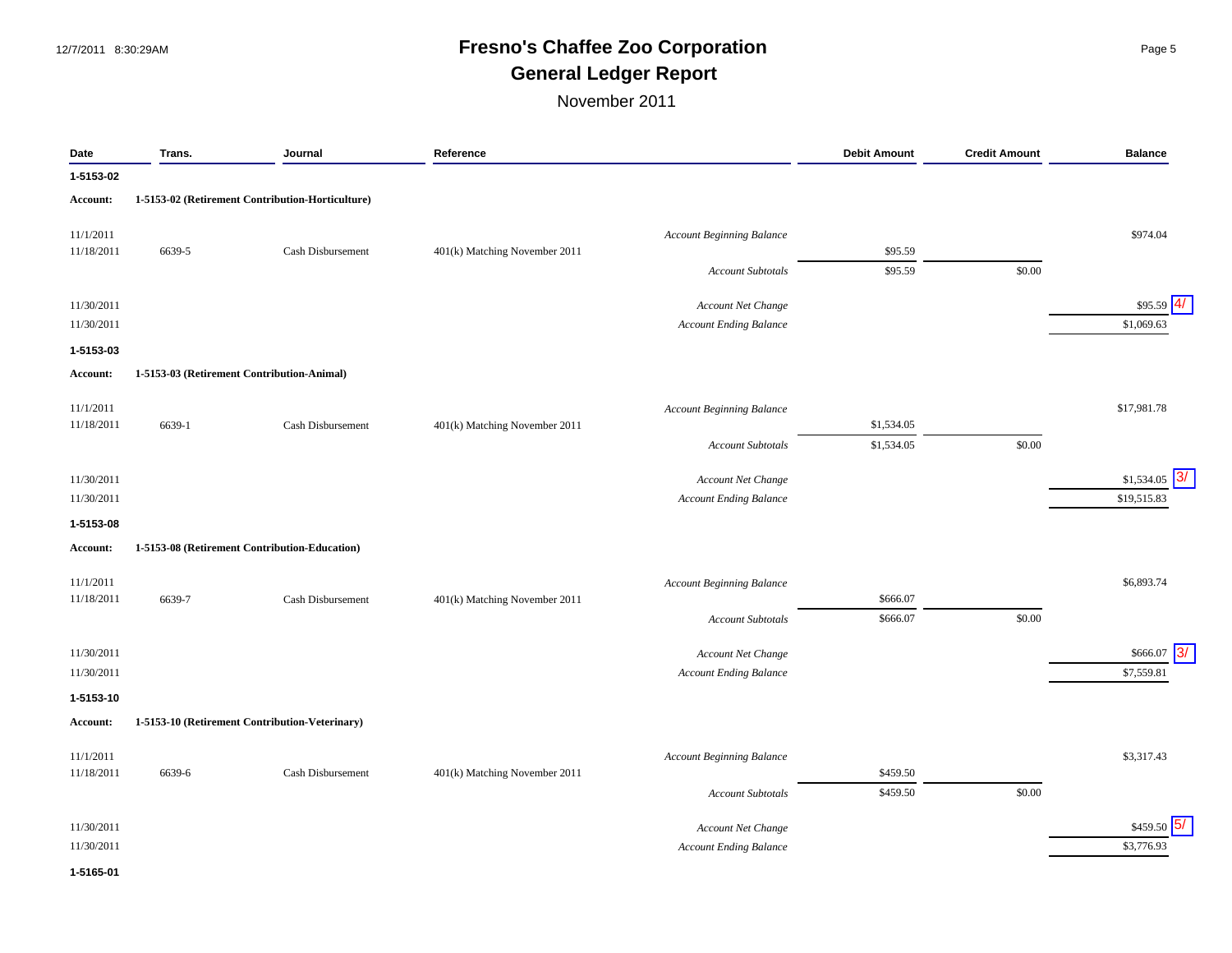### 12/7/2011 8:30:29AM **Fresno's Chaffee Zoo Corporation** Page 6 **General Ledger Report**

| Date       | Trans.                            | Journal | Reference |                                  | <b>Debit Amount</b>        | <b>Credit Amount</b> | <b>Balance</b>    |
|------------|-----------------------------------|---------|-----------|----------------------------------|----------------------------|----------------------|-------------------|
| Account:   | 1-5165-01 (Salaries-Maintenance)  |         |           |                                  |                            |                      |                   |
| 11/1/2011  |                                   |         |           | Account Beginning Balance        |                            |                      | \$162,753.78      |
| 11/4/2011  | 6621-6                            | Payroll | Salaries  |                                  | \$8,266.02                 |                      |                   |
| 11/18/2011 | 6635-6                            | Payroll | Salaries  |                                  | \$7,760.56                 |                      |                   |
|            |                                   |         |           | <b>Account Subtotals</b>         | $\frac{1}{2}$ \$16,026.58  | \$0.00               |                   |
| 11/30/2011 |                                   |         |           | Account Net Change               |                            |                      | 4/<br>\$16,026.58 |
|            |                                   |         |           |                                  |                            |                      |                   |
| 11/30/2011 |                                   |         |           | <b>Account Ending Balance</b>    |                            |                      | \$178,780.36      |
| 1-5165-02  |                                   |         |           |                                  |                            |                      |                   |
| Account:   | 1-5165-02 (Salaries-Horticulture) |         |           |                                  |                            |                      |                   |
| 11/1/2011  |                                   |         |           | <b>Account Beginning Balance</b> |                            |                      | \$157,966.85      |
| 11/4/2011  | 6621-11                           | Payroll | Salaries  |                                  | \$7,665.24                 |                      |                   |
| 11/18/2011 | 6635-11                           | Payroll | Salaries  |                                  | \$7,626.09                 |                      |                   |
|            |                                   |         |           | <b>Account Subtotals</b>         | $\sqrt{1}$ \$15,291.33     | \$0.00               |                   |
| 11/30/2011 |                                   |         |           | Account Net Change               |                            |                      | $$15,291.33$ 4    |
| 11/30/2011 |                                   |         |           | <b>Account Ending Balance</b>    |                            |                      | \$173,258.18      |
| 1-5165-03  |                                   |         |           |                                  |                            |                      |                   |
| Account:   | 1-5165-03 (Salaries-Animal)       |         |           |                                  |                            |                      |                   |
|            |                                   |         |           |                                  |                            |                      |                   |
| 11/1/2011  |                                   |         |           | <b>Account Beginning Balance</b> |                            |                      | \$869,168.94      |
| 11/4/2011  | 6621-4                            | Payroll | Salaries  |                                  | \$43,101.84<br>\$42,805.57 |                      |                   |
| 11/18/2011 | 6635-4                            | Payroll | Salaries  |                                  |                            |                      |                   |
|            |                                   |         |           | <b>Account Subtotals</b>         | $\frac{1}{2}$ \$85,907.41  | \$0.00               |                   |
| 11/30/2011 |                                   |         |           | Account Net Change               |                            |                      | 3/<br>\$85,907.41 |
| 11/30/2011 |                                   |         |           | <b>Account Ending Balance</b>    |                            |                      | \$955,076.35      |
| 1-5165-08  |                                   |         |           |                                  |                            |                      |                   |
| Account:   | 1-5165-08 (Salaries-Education)    |         |           |                                  |                            |                      |                   |
| 11/1/2011  |                                   |         |           | <b>Account Beginning Balance</b> |                            |                      | \$366,775.97      |
| 11/4/2011  | 6621-3                            | Payroll | Salaries  |                                  | \$10,727.83                |                      |                   |
| 11/4/2011  | 6621-10                           | Payroll | Salaries  |                                  | \$4,679.70                 |                      |                   |
| 11/18/2011 | 6635-3                            | Payroll | Salaries  |                                  | \$10,392.61                |                      |                   |
| 11/18/2011 | 6635-10                           | Payroll | Salaries  |                                  | \$4,129.45                 |                      |                   |
|            |                                   |         |           | <b>Account Subtotals</b>         | $\sqrt{15}$ \$29,929.59    | \$0.00               |                   |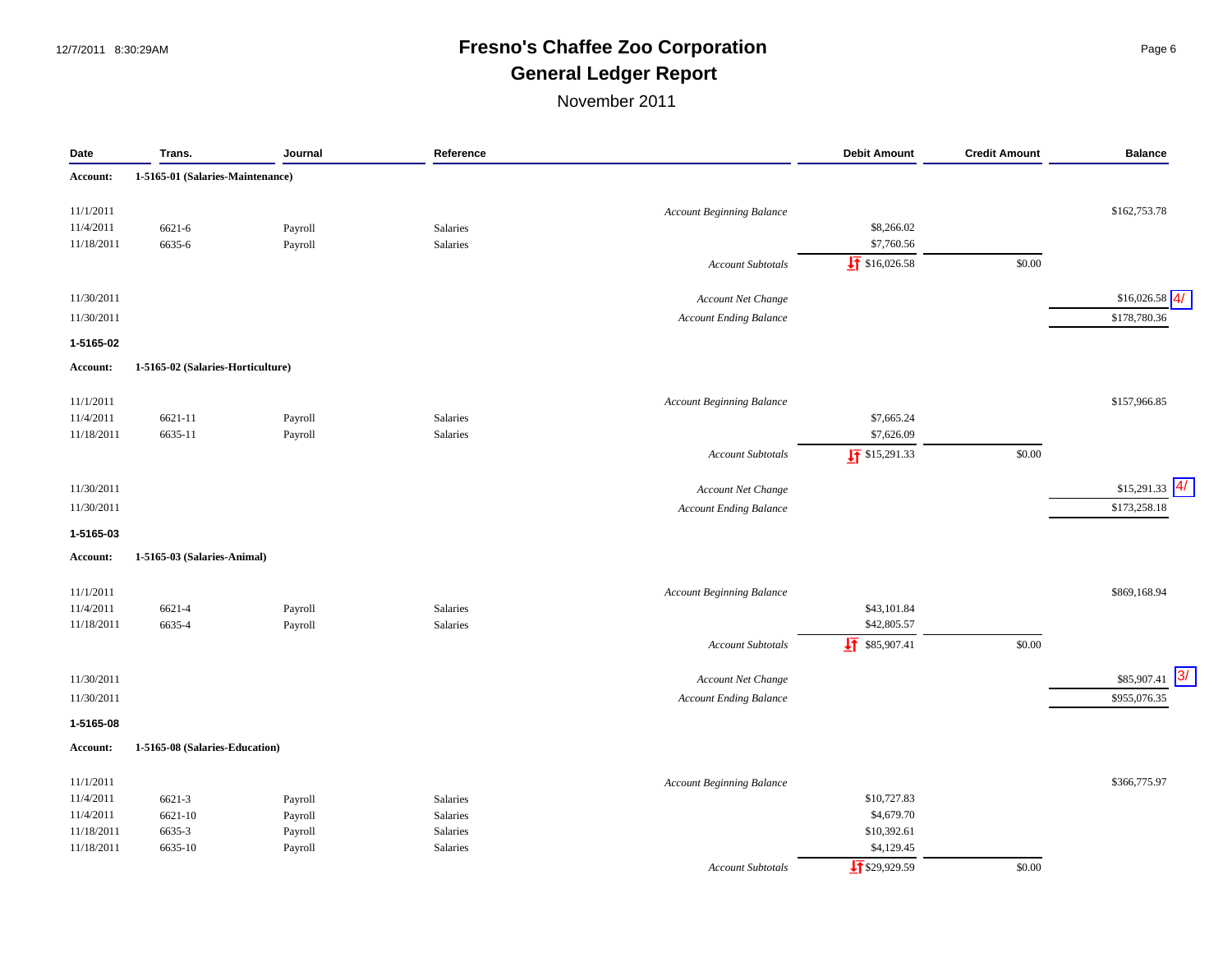## 12/7/2011 8:30:29AM **Fresno's Chaffee Zoo Corporation** Page 7 **General Ledger Report**

| 1-5165-08 (Salaries-Education)<br>Account:<br>11/30/2011<br>Account Net Change<br>11/30/2011<br><b>Account Ending Balance</b><br>1-5165-10<br>1-5165-10 (Salaries-Veterinary)<br>Account:<br>\$113,831.73<br>11/1/2011<br><b>Account Beginning Balance</b><br>11/4/2011<br>6621-5<br>Salaries<br>\$5,560.23<br>Payroll<br>Salaries<br>\$5,562.00<br>11/18/2011<br>6635-5<br>Payroll<br>$\frac{1}{2}$ \$11,122.23<br>\$0.00<br><b>Account Subtotals</b><br>\$11,122.23<br>11/30/2011<br>Account Net Change<br>\$124,953.96<br>11/30/2011<br><b>Account Ending Balance</b><br>1-5200-01<br>1-5200-01 (Workers Comp-Maintenance)<br>Account:<br>11/1/2011<br><b>Account Beginning Balance</b><br>11/4/2011<br>6621-92<br>Payroll<br>Workers Comp<br>\$500.88<br>\$501.92<br>11/18/2011<br>6635-87<br>Payroll<br>Workers Comp<br>$\frac{1}{2}$ \$1,002.80<br>\$0.00<br><b>Account Subtotals</b><br>11/30/2011<br>Account Net Change<br>11/30/2011<br><b>Account Ending Balance</b><br>1-5200-02<br>1-5200-02 (Workers Comp-Horticulture)<br>Account:<br>11/1/2011<br><b>Account Beginning Balance</b><br>11/4/2011<br>\$487.84<br>6621-97<br>Workers Comp<br>Payroll<br>\$486.56<br>11/18/2011<br>Workers Comp<br>6635-92<br>Payroll<br>$\sqrt{11}$ \$974.40<br>\$0.00<br><b>Account Subtotals</b><br>11/30/2011<br>Account Net Change<br>11/30/2011<br><b>Account Ending Balance</b><br>1-5200-03<br>1-5200-03 (Workers Comp-Animal)<br>Account:<br>11/1/2011<br><b>Account Beginning Balance</b> | Date      | Trans.  | Journal | Reference    | <b>Debit Amount</b> | <b>Credit Amount</b> | <b>Balance</b>    |
|------------------------------------------------------------------------------------------------------------------------------------------------------------------------------------------------------------------------------------------------------------------------------------------------------------------------------------------------------------------------------------------------------------------------------------------------------------------------------------------------------------------------------------------------------------------------------------------------------------------------------------------------------------------------------------------------------------------------------------------------------------------------------------------------------------------------------------------------------------------------------------------------------------------------------------------------------------------------------------------------------------------------------------------------------------------------------------------------------------------------------------------------------------------------------------------------------------------------------------------------------------------------------------------------------------------------------------------------------------------------------------------------------------------------------------------------------------------------------------------------|-----------|---------|---------|--------------|---------------------|----------------------|-------------------|
|                                                                                                                                                                                                                                                                                                                                                                                                                                                                                                                                                                                                                                                                                                                                                                                                                                                                                                                                                                                                                                                                                                                                                                                                                                                                                                                                                                                                                                                                                                |           |         |         |              |                     |                      |                   |
|                                                                                                                                                                                                                                                                                                                                                                                                                                                                                                                                                                                                                                                                                                                                                                                                                                                                                                                                                                                                                                                                                                                                                                                                                                                                                                                                                                                                                                                                                                |           |         |         |              |                     |                      | 3/<br>\$29,929.59 |
|                                                                                                                                                                                                                                                                                                                                                                                                                                                                                                                                                                                                                                                                                                                                                                                                                                                                                                                                                                                                                                                                                                                                                                                                                                                                                                                                                                                                                                                                                                |           |         |         |              |                     |                      | \$396,705.56      |
|                                                                                                                                                                                                                                                                                                                                                                                                                                                                                                                                                                                                                                                                                                                                                                                                                                                                                                                                                                                                                                                                                                                                                                                                                                                                                                                                                                                                                                                                                                |           |         |         |              |                     |                      |                   |
|                                                                                                                                                                                                                                                                                                                                                                                                                                                                                                                                                                                                                                                                                                                                                                                                                                                                                                                                                                                                                                                                                                                                                                                                                                                                                                                                                                                                                                                                                                |           |         |         |              |                     |                      |                   |
|                                                                                                                                                                                                                                                                                                                                                                                                                                                                                                                                                                                                                                                                                                                                                                                                                                                                                                                                                                                                                                                                                                                                                                                                                                                                                                                                                                                                                                                                                                |           |         |         |              |                     |                      |                   |
|                                                                                                                                                                                                                                                                                                                                                                                                                                                                                                                                                                                                                                                                                                                                                                                                                                                                                                                                                                                                                                                                                                                                                                                                                                                                                                                                                                                                                                                                                                |           |         |         |              |                     |                      |                   |
|                                                                                                                                                                                                                                                                                                                                                                                                                                                                                                                                                                                                                                                                                                                                                                                                                                                                                                                                                                                                                                                                                                                                                                                                                                                                                                                                                                                                                                                                                                |           |         |         |              |                     |                      |                   |
|                                                                                                                                                                                                                                                                                                                                                                                                                                                                                                                                                                                                                                                                                                                                                                                                                                                                                                                                                                                                                                                                                                                                                                                                                                                                                                                                                                                                                                                                                                |           |         |         |              |                     |                      |                   |
|                                                                                                                                                                                                                                                                                                                                                                                                                                                                                                                                                                                                                                                                                                                                                                                                                                                                                                                                                                                                                                                                                                                                                                                                                                                                                                                                                                                                                                                                                                |           |         |         |              |                     |                      | 5/                |
|                                                                                                                                                                                                                                                                                                                                                                                                                                                                                                                                                                                                                                                                                                                                                                                                                                                                                                                                                                                                                                                                                                                                                                                                                                                                                                                                                                                                                                                                                                |           |         |         |              |                     |                      |                   |
|                                                                                                                                                                                                                                                                                                                                                                                                                                                                                                                                                                                                                                                                                                                                                                                                                                                                                                                                                                                                                                                                                                                                                                                                                                                                                                                                                                                                                                                                                                |           |         |         |              |                     |                      |                   |
|                                                                                                                                                                                                                                                                                                                                                                                                                                                                                                                                                                                                                                                                                                                                                                                                                                                                                                                                                                                                                                                                                                                                                                                                                                                                                                                                                                                                                                                                                                |           |         |         |              |                     |                      |                   |
|                                                                                                                                                                                                                                                                                                                                                                                                                                                                                                                                                                                                                                                                                                                                                                                                                                                                                                                                                                                                                                                                                                                                                                                                                                                                                                                                                                                                                                                                                                |           |         |         |              |                     |                      |                   |
|                                                                                                                                                                                                                                                                                                                                                                                                                                                                                                                                                                                                                                                                                                                                                                                                                                                                                                                                                                                                                                                                                                                                                                                                                                                                                                                                                                                                                                                                                                |           |         |         |              |                     |                      | \$10,040.82       |
|                                                                                                                                                                                                                                                                                                                                                                                                                                                                                                                                                                                                                                                                                                                                                                                                                                                                                                                                                                                                                                                                                                                                                                                                                                                                                                                                                                                                                                                                                                |           |         |         |              |                     |                      |                   |
|                                                                                                                                                                                                                                                                                                                                                                                                                                                                                                                                                                                                                                                                                                                                                                                                                                                                                                                                                                                                                                                                                                                                                                                                                                                                                                                                                                                                                                                                                                |           |         |         |              |                     |                      |                   |
|                                                                                                                                                                                                                                                                                                                                                                                                                                                                                                                                                                                                                                                                                                                                                                                                                                                                                                                                                                                                                                                                                                                                                                                                                                                                                                                                                                                                                                                                                                |           |         |         |              |                     |                      |                   |
|                                                                                                                                                                                                                                                                                                                                                                                                                                                                                                                                                                                                                                                                                                                                                                                                                                                                                                                                                                                                                                                                                                                                                                                                                                                                                                                                                                                                                                                                                                |           |         |         |              |                     |                      | \$1,002.80        |
|                                                                                                                                                                                                                                                                                                                                                                                                                                                                                                                                                                                                                                                                                                                                                                                                                                                                                                                                                                                                                                                                                                                                                                                                                                                                                                                                                                                                                                                                                                |           |         |         |              |                     |                      | \$11,043.62       |
|                                                                                                                                                                                                                                                                                                                                                                                                                                                                                                                                                                                                                                                                                                                                                                                                                                                                                                                                                                                                                                                                                                                                                                                                                                                                                                                                                                                                                                                                                                |           |         |         |              |                     |                      |                   |
|                                                                                                                                                                                                                                                                                                                                                                                                                                                                                                                                                                                                                                                                                                                                                                                                                                                                                                                                                                                                                                                                                                                                                                                                                                                                                                                                                                                                                                                                                                |           |         |         |              |                     |                      |                   |
|                                                                                                                                                                                                                                                                                                                                                                                                                                                                                                                                                                                                                                                                                                                                                                                                                                                                                                                                                                                                                                                                                                                                                                                                                                                                                                                                                                                                                                                                                                |           |         |         |              |                     |                      | \$9,991.58        |
|                                                                                                                                                                                                                                                                                                                                                                                                                                                                                                                                                                                                                                                                                                                                                                                                                                                                                                                                                                                                                                                                                                                                                                                                                                                                                                                                                                                                                                                                                                |           |         |         |              |                     |                      |                   |
|                                                                                                                                                                                                                                                                                                                                                                                                                                                                                                                                                                                                                                                                                                                                                                                                                                                                                                                                                                                                                                                                                                                                                                                                                                                                                                                                                                                                                                                                                                |           |         |         |              |                     |                      |                   |
|                                                                                                                                                                                                                                                                                                                                                                                                                                                                                                                                                                                                                                                                                                                                                                                                                                                                                                                                                                                                                                                                                                                                                                                                                                                                                                                                                                                                                                                                                                |           |         |         |              |                     |                      |                   |
|                                                                                                                                                                                                                                                                                                                                                                                                                                                                                                                                                                                                                                                                                                                                                                                                                                                                                                                                                                                                                                                                                                                                                                                                                                                                                                                                                                                                                                                                                                |           |         |         |              |                     |                      | \$974.40          |
|                                                                                                                                                                                                                                                                                                                                                                                                                                                                                                                                                                                                                                                                                                                                                                                                                                                                                                                                                                                                                                                                                                                                                                                                                                                                                                                                                                                                                                                                                                |           |         |         |              |                     |                      | \$10,965.98       |
|                                                                                                                                                                                                                                                                                                                                                                                                                                                                                                                                                                                                                                                                                                                                                                                                                                                                                                                                                                                                                                                                                                                                                                                                                                                                                                                                                                                                                                                                                                |           |         |         |              |                     |                      |                   |
|                                                                                                                                                                                                                                                                                                                                                                                                                                                                                                                                                                                                                                                                                                                                                                                                                                                                                                                                                                                                                                                                                                                                                                                                                                                                                                                                                                                                                                                                                                |           |         |         |              |                     |                      |                   |
|                                                                                                                                                                                                                                                                                                                                                                                                                                                                                                                                                                                                                                                                                                                                                                                                                                                                                                                                                                                                                                                                                                                                                                                                                                                                                                                                                                                                                                                                                                |           |         |         |              |                     |                      | \$53,856.11       |
|                                                                                                                                                                                                                                                                                                                                                                                                                                                                                                                                                                                                                                                                                                                                                                                                                                                                                                                                                                                                                                                                                                                                                                                                                                                                                                                                                                                                                                                                                                | 11/4/2011 | 6621-90 | Payroll | Workers Comp | \$2,396.03          |                      |                   |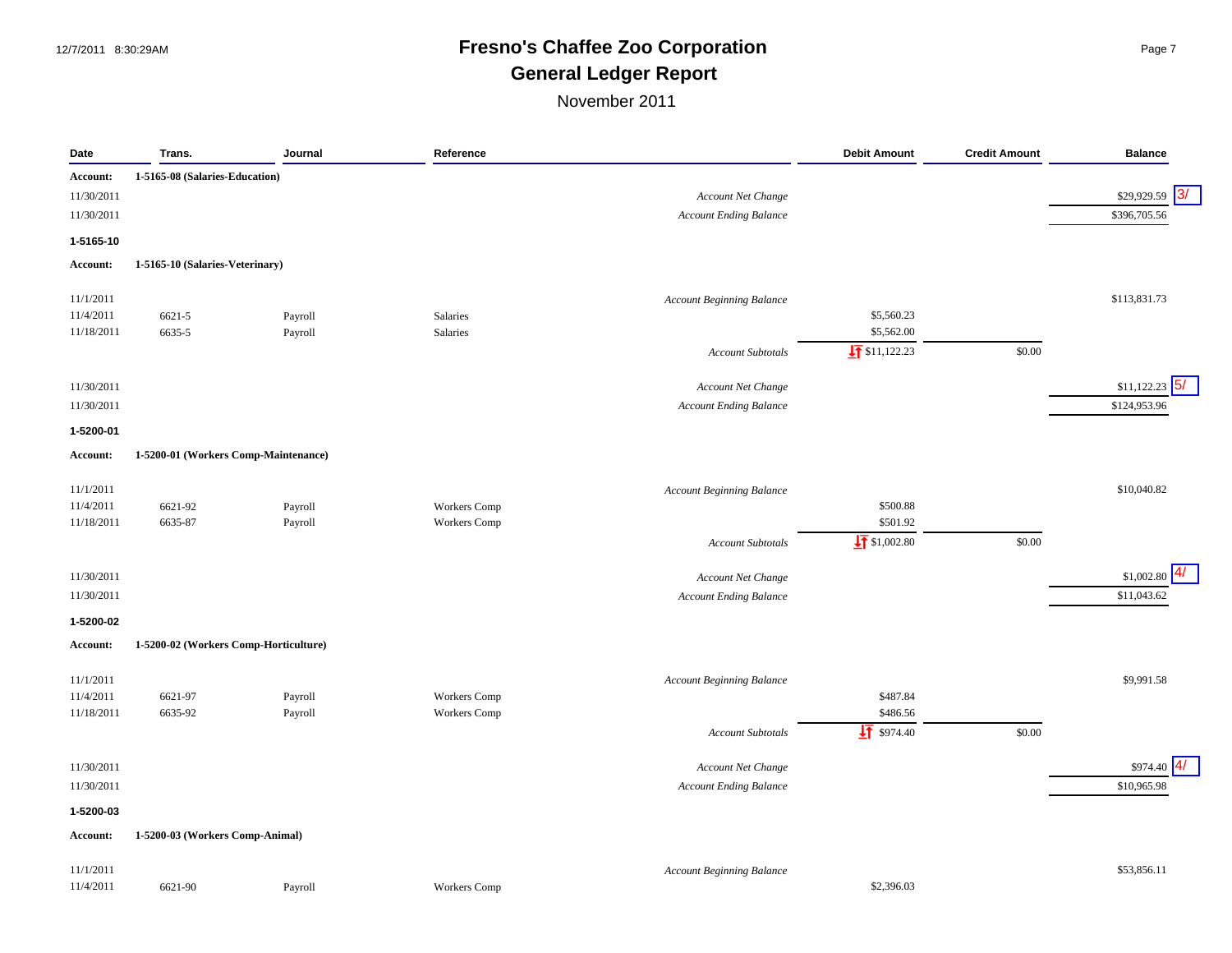# 12/7/2011 8:30:29AM **Fresno's Chaffee Zoo Corporation** Page 8 **General Ledger Report**

| 1-5200-03 (Workers Comp-Animal)<br>6635-85<br>Workers Comp<br>\$2,417.73<br>Payroll<br>6679-1<br>Journal Entry<br><b>Workers</b> Comp<br>\$133.25<br>$\frac{1}{2}$ \$4,947.01<br>\$0.00<br>Account Subtotals<br> 3/<br>\$4,947.01<br>Account Net Change<br>\$58,803.12<br><b>Account Ending Balance</b><br>1-5200-08 (Workers Comp-Education)<br>\$27,810.34<br>11/1/2011<br><b>Account Beginning Balance</b><br>11/4/2011<br>6621-89<br><b>Workers</b> Comp<br>\$561.60<br>Payroll<br>Workers Comp<br>\$294.91<br>11/4/2011<br>6621-96<br>Payroll<br>6635-84<br>Workers Comp<br>\$536.85<br>Payroll<br>\$260.41<br>6635-91<br>Workers Comp<br>Payroll<br>6679-2<br>Journal Entry<br><b>Workers</b> Comp<br>\$519.10<br>$\frac{1}{2}$ \$2,172.87<br>\$0.00<br><b>Account Subtotals</b><br>4/<br>11/30/2011<br>\$2,172.87<br>Account Net Change<br>11/30/2011<br><b>Account Ending Balance</b><br>\$29,983.21<br>1-5200-10 (Workers Comp-Veterinary)<br><b>Account Beginning Balance</b><br>\$7,332.12<br>Workers Comp<br>\$357.80<br>6621-91<br>Payroll<br>\$357.91<br><b>Workers</b> Comp<br>6635-86<br>Payroll<br>$\frac{1}{21}$ \$715.71<br>\$0.00<br><b>Account Subtotals</b><br>$\sqrt{5/2}$<br>\$715.71<br>11/30/2011<br>Account Net Change<br><b>Account Ending Balance</b><br>\$8,047.83<br>11/30/2011<br>\$2,330,687.80<br><b>Grand Total Beginning Balance</b><br>\$234,834.80<br><b>Grand Total Net Change</b><br><b>Grand Total Ending Balance</b><br>\$2,565,522.60 | Date       | Trans. | Journal | Reference | <b>Debit Amount</b> | <b>Credit Amount</b> | <b>Balance</b> |
|----------------------------------------------------------------------------------------------------------------------------------------------------------------------------------------------------------------------------------------------------------------------------------------------------------------------------------------------------------------------------------------------------------------------------------------------------------------------------------------------------------------------------------------------------------------------------------------------------------------------------------------------------------------------------------------------------------------------------------------------------------------------------------------------------------------------------------------------------------------------------------------------------------------------------------------------------------------------------------------------------------------------------------------------------------------------------------------------------------------------------------------------------------------------------------------------------------------------------------------------------------------------------------------------------------------------------------------------------------------------------------------------------------------------------------------------------------------------------------|------------|--------|---------|-----------|---------------------|----------------------|----------------|
|                                                                                                                                                                                                                                                                                                                                                                                                                                                                                                                                                                                                                                                                                                                                                                                                                                                                                                                                                                                                                                                                                                                                                                                                                                                                                                                                                                                                                                                                                  | Account:   |        |         |           |                     |                      |                |
|                                                                                                                                                                                                                                                                                                                                                                                                                                                                                                                                                                                                                                                                                                                                                                                                                                                                                                                                                                                                                                                                                                                                                                                                                                                                                                                                                                                                                                                                                  | 11/18/2011 |        |         |           |                     |                      |                |
|                                                                                                                                                                                                                                                                                                                                                                                                                                                                                                                                                                                                                                                                                                                                                                                                                                                                                                                                                                                                                                                                                                                                                                                                                                                                                                                                                                                                                                                                                  | 11/30/2011 |        |         |           |                     |                      |                |
|                                                                                                                                                                                                                                                                                                                                                                                                                                                                                                                                                                                                                                                                                                                                                                                                                                                                                                                                                                                                                                                                                                                                                                                                                                                                                                                                                                                                                                                                                  |            |        |         |           |                     |                      |                |
|                                                                                                                                                                                                                                                                                                                                                                                                                                                                                                                                                                                                                                                                                                                                                                                                                                                                                                                                                                                                                                                                                                                                                                                                                                                                                                                                                                                                                                                                                  |            |        |         |           |                     |                      |                |
|                                                                                                                                                                                                                                                                                                                                                                                                                                                                                                                                                                                                                                                                                                                                                                                                                                                                                                                                                                                                                                                                                                                                                                                                                                                                                                                                                                                                                                                                                  | 11/30/2011 |        |         |           |                     |                      |                |
|                                                                                                                                                                                                                                                                                                                                                                                                                                                                                                                                                                                                                                                                                                                                                                                                                                                                                                                                                                                                                                                                                                                                                                                                                                                                                                                                                                                                                                                                                  | 11/30/2011 |        |         |           |                     |                      |                |
|                                                                                                                                                                                                                                                                                                                                                                                                                                                                                                                                                                                                                                                                                                                                                                                                                                                                                                                                                                                                                                                                                                                                                                                                                                                                                                                                                                                                                                                                                  | 1-5200-08  |        |         |           |                     |                      |                |
|                                                                                                                                                                                                                                                                                                                                                                                                                                                                                                                                                                                                                                                                                                                                                                                                                                                                                                                                                                                                                                                                                                                                                                                                                                                                                                                                                                                                                                                                                  | Account:   |        |         |           |                     |                      |                |
|                                                                                                                                                                                                                                                                                                                                                                                                                                                                                                                                                                                                                                                                                                                                                                                                                                                                                                                                                                                                                                                                                                                                                                                                                                                                                                                                                                                                                                                                                  |            |        |         |           |                     |                      |                |
|                                                                                                                                                                                                                                                                                                                                                                                                                                                                                                                                                                                                                                                                                                                                                                                                                                                                                                                                                                                                                                                                                                                                                                                                                                                                                                                                                                                                                                                                                  |            |        |         |           |                     |                      |                |
|                                                                                                                                                                                                                                                                                                                                                                                                                                                                                                                                                                                                                                                                                                                                                                                                                                                                                                                                                                                                                                                                                                                                                                                                                                                                                                                                                                                                                                                                                  |            |        |         |           |                     |                      |                |
|                                                                                                                                                                                                                                                                                                                                                                                                                                                                                                                                                                                                                                                                                                                                                                                                                                                                                                                                                                                                                                                                                                                                                                                                                                                                                                                                                                                                                                                                                  | 11/18/2011 |        |         |           |                     |                      |                |
|                                                                                                                                                                                                                                                                                                                                                                                                                                                                                                                                                                                                                                                                                                                                                                                                                                                                                                                                                                                                                                                                                                                                                                                                                                                                                                                                                                                                                                                                                  | 11/18/2011 |        |         |           |                     |                      |                |
|                                                                                                                                                                                                                                                                                                                                                                                                                                                                                                                                                                                                                                                                                                                                                                                                                                                                                                                                                                                                                                                                                                                                                                                                                                                                                                                                                                                                                                                                                  | 11/30/2011 |        |         |           |                     |                      |                |
|                                                                                                                                                                                                                                                                                                                                                                                                                                                                                                                                                                                                                                                                                                                                                                                                                                                                                                                                                                                                                                                                                                                                                                                                                                                                                                                                                                                                                                                                                  |            |        |         |           |                     |                      |                |
|                                                                                                                                                                                                                                                                                                                                                                                                                                                                                                                                                                                                                                                                                                                                                                                                                                                                                                                                                                                                                                                                                                                                                                                                                                                                                                                                                                                                                                                                                  |            |        |         |           |                     |                      |                |
|                                                                                                                                                                                                                                                                                                                                                                                                                                                                                                                                                                                                                                                                                                                                                                                                                                                                                                                                                                                                                                                                                                                                                                                                                                                                                                                                                                                                                                                                                  |            |        |         |           |                     |                      |                |
|                                                                                                                                                                                                                                                                                                                                                                                                                                                                                                                                                                                                                                                                                                                                                                                                                                                                                                                                                                                                                                                                                                                                                                                                                                                                                                                                                                                                                                                                                  |            |        |         |           |                     |                      |                |
|                                                                                                                                                                                                                                                                                                                                                                                                                                                                                                                                                                                                                                                                                                                                                                                                                                                                                                                                                                                                                                                                                                                                                                                                                                                                                                                                                                                                                                                                                  | 1-5200-10  |        |         |           |                     |                      |                |
|                                                                                                                                                                                                                                                                                                                                                                                                                                                                                                                                                                                                                                                                                                                                                                                                                                                                                                                                                                                                                                                                                                                                                                                                                                                                                                                                                                                                                                                                                  | Account:   |        |         |           |                     |                      |                |
|                                                                                                                                                                                                                                                                                                                                                                                                                                                                                                                                                                                                                                                                                                                                                                                                                                                                                                                                                                                                                                                                                                                                                                                                                                                                                                                                                                                                                                                                                  | 11/1/2011  |        |         |           |                     |                      |                |
|                                                                                                                                                                                                                                                                                                                                                                                                                                                                                                                                                                                                                                                                                                                                                                                                                                                                                                                                                                                                                                                                                                                                                                                                                                                                                                                                                                                                                                                                                  | 11/4/2011  |        |         |           |                     |                      |                |
|                                                                                                                                                                                                                                                                                                                                                                                                                                                                                                                                                                                                                                                                                                                                                                                                                                                                                                                                                                                                                                                                                                                                                                                                                                                                                                                                                                                                                                                                                  | 11/18/2011 |        |         |           |                     |                      |                |
|                                                                                                                                                                                                                                                                                                                                                                                                                                                                                                                                                                                                                                                                                                                                                                                                                                                                                                                                                                                                                                                                                                                                                                                                                                                                                                                                                                                                                                                                                  |            |        |         |           |                     |                      |                |
|                                                                                                                                                                                                                                                                                                                                                                                                                                                                                                                                                                                                                                                                                                                                                                                                                                                                                                                                                                                                                                                                                                                                                                                                                                                                                                                                                                                                                                                                                  |            |        |         |           |                     |                      |                |
|                                                                                                                                                                                                                                                                                                                                                                                                                                                                                                                                                                                                                                                                                                                                                                                                                                                                                                                                                                                                                                                                                                                                                                                                                                                                                                                                                                                                                                                                                  |            |        |         |           |                     |                      |                |
|                                                                                                                                                                                                                                                                                                                                                                                                                                                                                                                                                                                                                                                                                                                                                                                                                                                                                                                                                                                                                                                                                                                                                                                                                                                                                                                                                                                                                                                                                  |            |        |         |           |                     |                      |                |
|                                                                                                                                                                                                                                                                                                                                                                                                                                                                                                                                                                                                                                                                                                                                                                                                                                                                                                                                                                                                                                                                                                                                                                                                                                                                                                                                                                                                                                                                                  | 11/1/2011  |        |         |           |                     |                      |                |
|                                                                                                                                                                                                                                                                                                                                                                                                                                                                                                                                                                                                                                                                                                                                                                                                                                                                                                                                                                                                                                                                                                                                                                                                                                                                                                                                                                                                                                                                                  | 11/30/2011 |        |         |           |                     |                      |                |
|                                                                                                                                                                                                                                                                                                                                                                                                                                                                                                                                                                                                                                                                                                                                                                                                                                                                                                                                                                                                                                                                                                                                                                                                                                                                                                                                                                                                                                                                                  | 11/30/2011 |        |         |           |                     |                      |                |